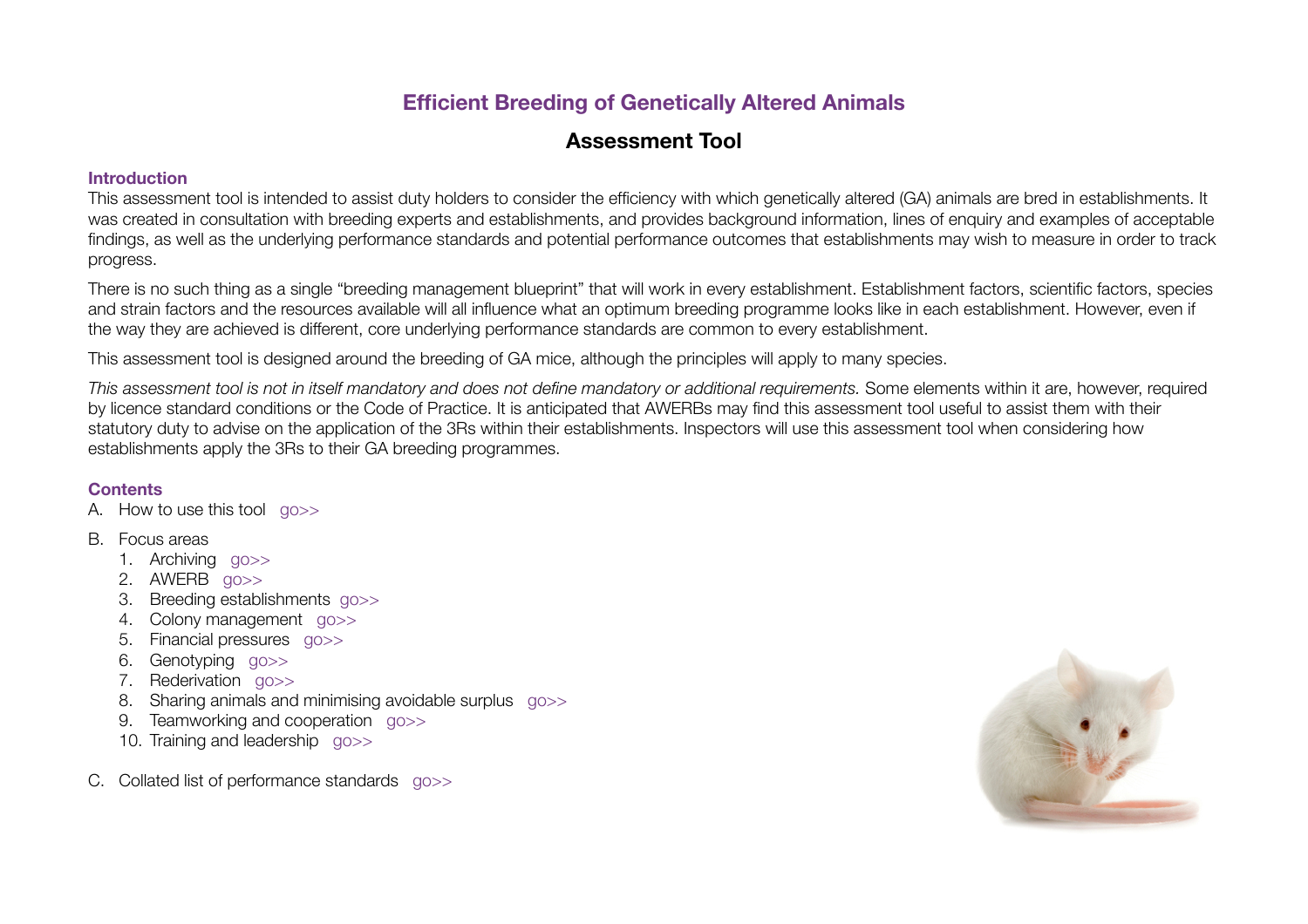<span id="page-1-0"></span>

| <b>Background</b>                                                                                                             | <b>EXAMPLES OF LINES OF ENQUIRY</b>                                         | <b>EXAMPLES OF SATISFACTORY FINDINGS</b>                                                                                        |
|-------------------------------------------------------------------------------------------------------------------------------|-----------------------------------------------------------------------------|---------------------------------------------------------------------------------------------------------------------------------|
| This section provides background information<br>for each focus area and explains the<br>significance of the lines of enquiry. | Examples of questions that may be used for<br>assessment of the focus area. | Examples of satisfactory findings.                                                                                              |
|                                                                                                                               |                                                                             | There may be several contrasting findings that<br>would all be satisfactory if they met the underlying<br>performance standard. |
|                                                                                                                               |                                                                             | Different establishments need and will have<br>different practices and systems.                                                 |
|                                                                                                                               |                                                                             | The findings should be:<br>a) demonstrable<br>b) context- and/or establishment-specific                                         |
|                                                                                                                               | Not all of the possible lines of enquiry will be<br>listed here.            | Not all of the possible satisfactory findings will be<br>listed here either.                                                    |

### **Performance Outcomes**

- These are measurements that establishments may wish to make in order to monitor performance within each focus area
- It is not mandatory that they are monitored or reported, although your inspector may make a special request for specific outcomes to be measured
- Target values may be set on an establishment-specific basis to assist with focused improvements where necessary

**EXAMPLE FOLLOW-UP QUESTIONS** Questions or lines of enquiry that may follow on from those above.

# **An efficient breeding establishment...**

- The underlying performance standards for each focus area are listed in this box;
- The performance standards can also be found in a comprehensive list (see contents).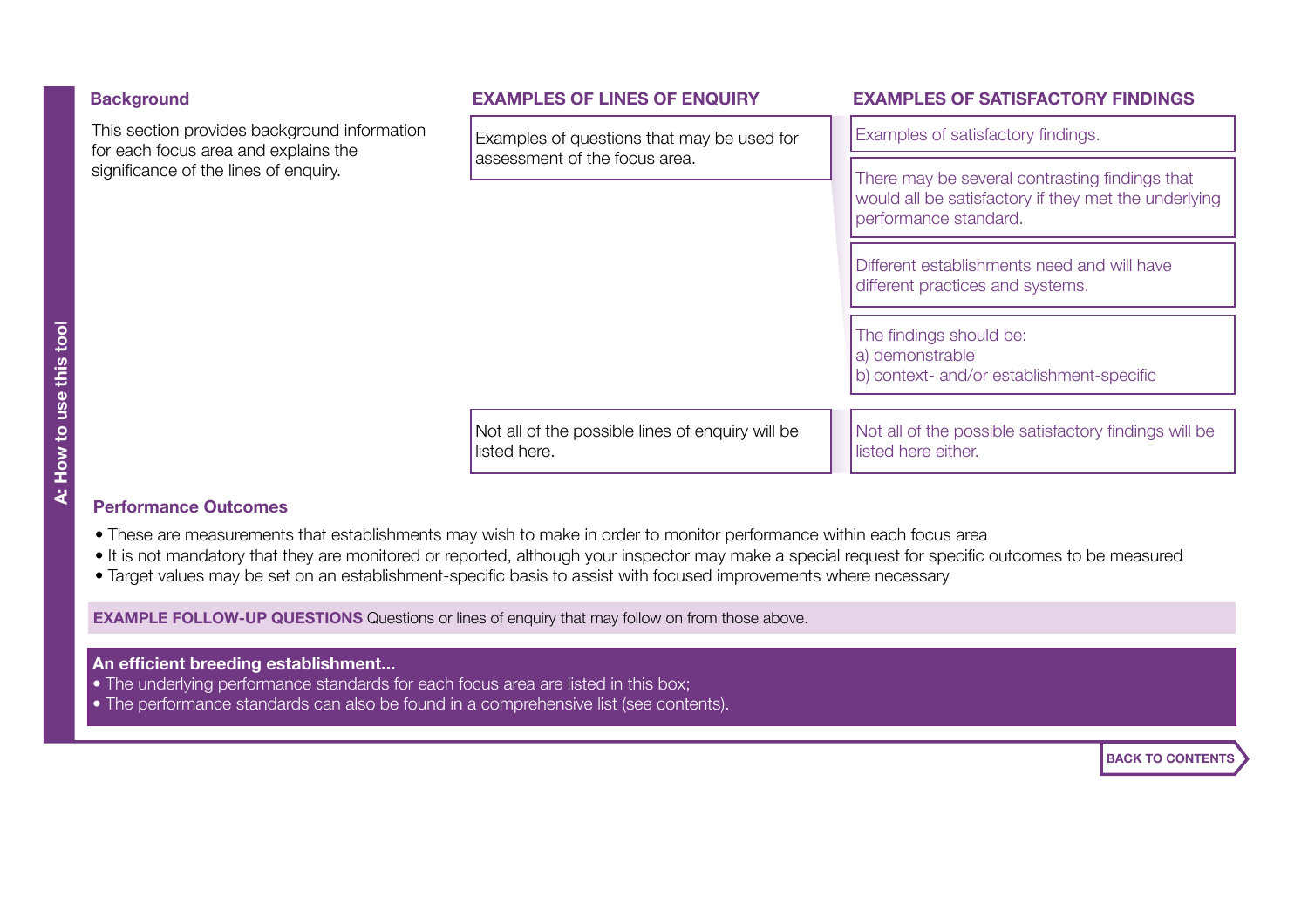# <span id="page-2-0"></span>**Background**

Archiving is the storage of cryopreserved sperm and/or embryos such that the particular strain can subsequently be rederived as required.

Archiving is a powerful safety device for ensuring valuable lines are not lost due to mutation or another unforeseen event. Archiving can also present an opportunity for efficiency benefits, particularly where a strain will not be required for experiments for some time.

However, archiving in itself can require large numbers of animals to produce the sperm/ embryos to be preserved and to recover the lines. There can also be strain-specific variation in the ease of obtaining embryos for cryopreservation. There is therefore a balance to be struck between archiving an unused line too early or too late.

Some archiving services require that lines are made publicly available available after a certain period, and this can cause reluctance to archive due to protection of intellectual property.

| Do you have arrangements in place so that<br>scientists can archive lines if they wish to?                                            | Yes, we perform that in house.                                                                                                                                                                                                                                                                                                                                 |
|---------------------------------------------------------------------------------------------------------------------------------------|----------------------------------------------------------------------------------------------------------------------------------------------------------------------------------------------------------------------------------------------------------------------------------------------------------------------------------------------------------------|
|                                                                                                                                       | Yes, scientists use a free archiving service as we<br>do not have the facilities to do that ourselves here.                                                                                                                                                                                                                                                    |
| How do you decide whether or not it is<br>appropriate to archive a line?                                                              | We discuss the likely "down time" before the<br>colony will be needed again (in-house or by<br>collaborators) and assess the relative cost of low-<br>rate tick-over and archiving/rederivation. We also<br>consider any strain-specific technical factors that<br>may influence the number of animals required to<br>complete the archiving/recovery process. |
| How do you manage tick-over colonies?                                                                                                 | We reduce the number of breeding pairs to the<br>minimum we can, striking a balance between the<br>numbers required to assure continued genetic<br>integrity and reduction.                                                                                                                                                                                    |
| Have you analysed whether or not there are any<br>disincentives at work that inappropriately<br>discourage scientists from archiving? | Yes, we have asked scientists about the barriers to<br>archiving and have minimised these as far as<br>possible.                                                                                                                                                                                                                                               |
| What information do you keep with your<br>archived lines?                                                                             | We keep the mouse passports, as well as<br>information about what has been cryopreserved,<br>how it was done, and protocols for thawing and<br>using the materials.                                                                                                                                                                                            |

#### **Performance Outcomes**

• Proportion of lines that have been reviewed for archiving (i.e. whether or not archiving is appropriate) within last 6 months.

#### **Background EXAMPLES OF LINES OF ENQUIRY EXAMPLES OF SATISFACTORY FINDINGS**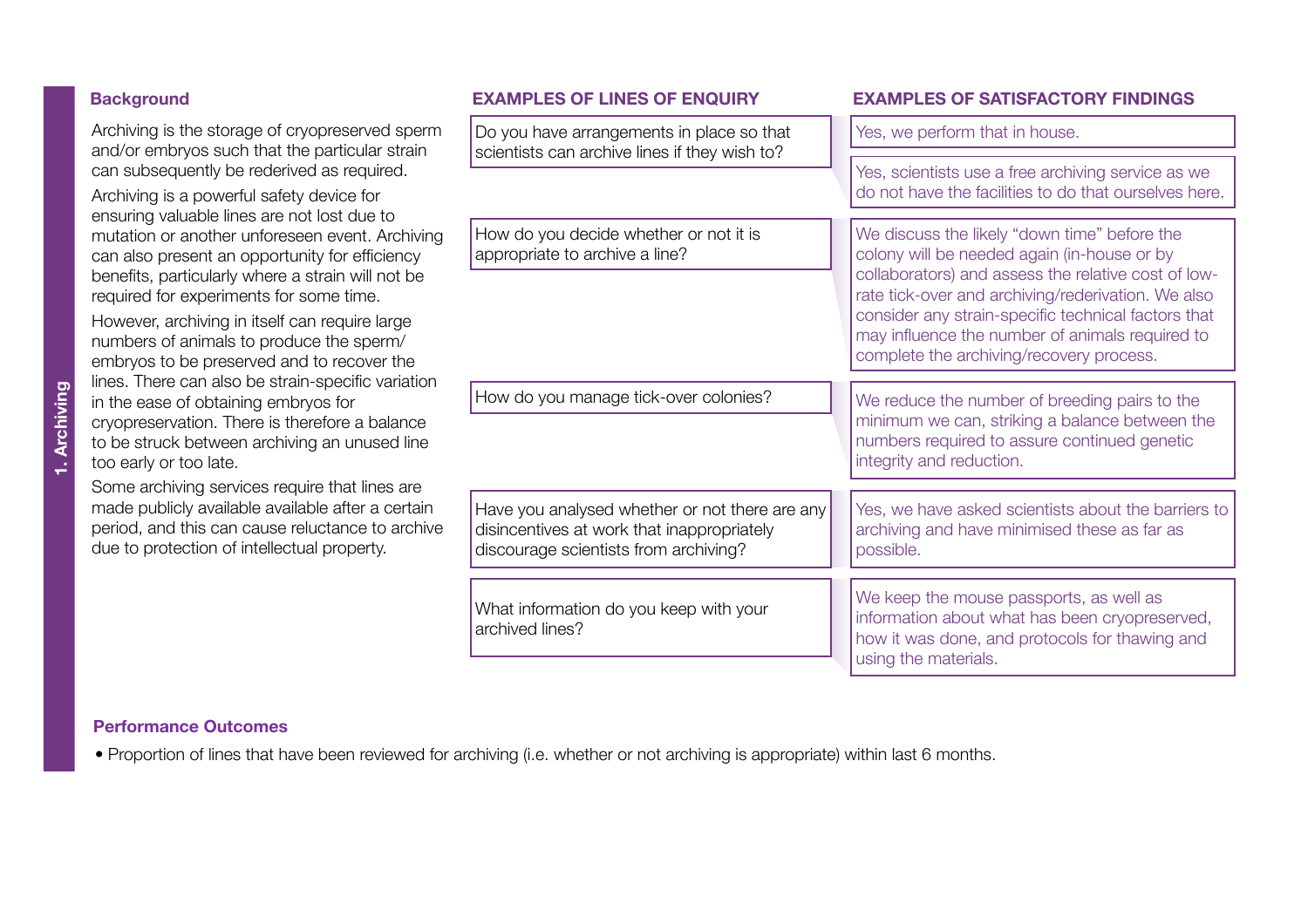**EXAMPLE FOLLOW-UP QUESTIONS** Are your scientists generally happy to archive lines when it is appropriate to do so? Are you aware of the free archiving service provided by MRC Harwell and the Sanger Institute? Do you have technical difficulties rederiving the lines? Are you aware of the *Sharing and archiving of genetically modified mice: opportunities for reduction and refinement* booklet produced by the RSPCA Resource Sharing Working Group and endorsed by the BBSRC, CRUK, MRC and NC3Rs?

#### **An efficient breeding establishment...**

- Will have or make use of facilities to archive lines;
- Will have minimised as far as possible the barriers faced by scientists to archiving lines;
- Will have a policy and process in place to ensure that tick-over colonies are assessed to determine the point at which archiving would represent a reduction;
- Will have considered the optimum strategy for managing tick-over colonies to minimise the over-production of animals.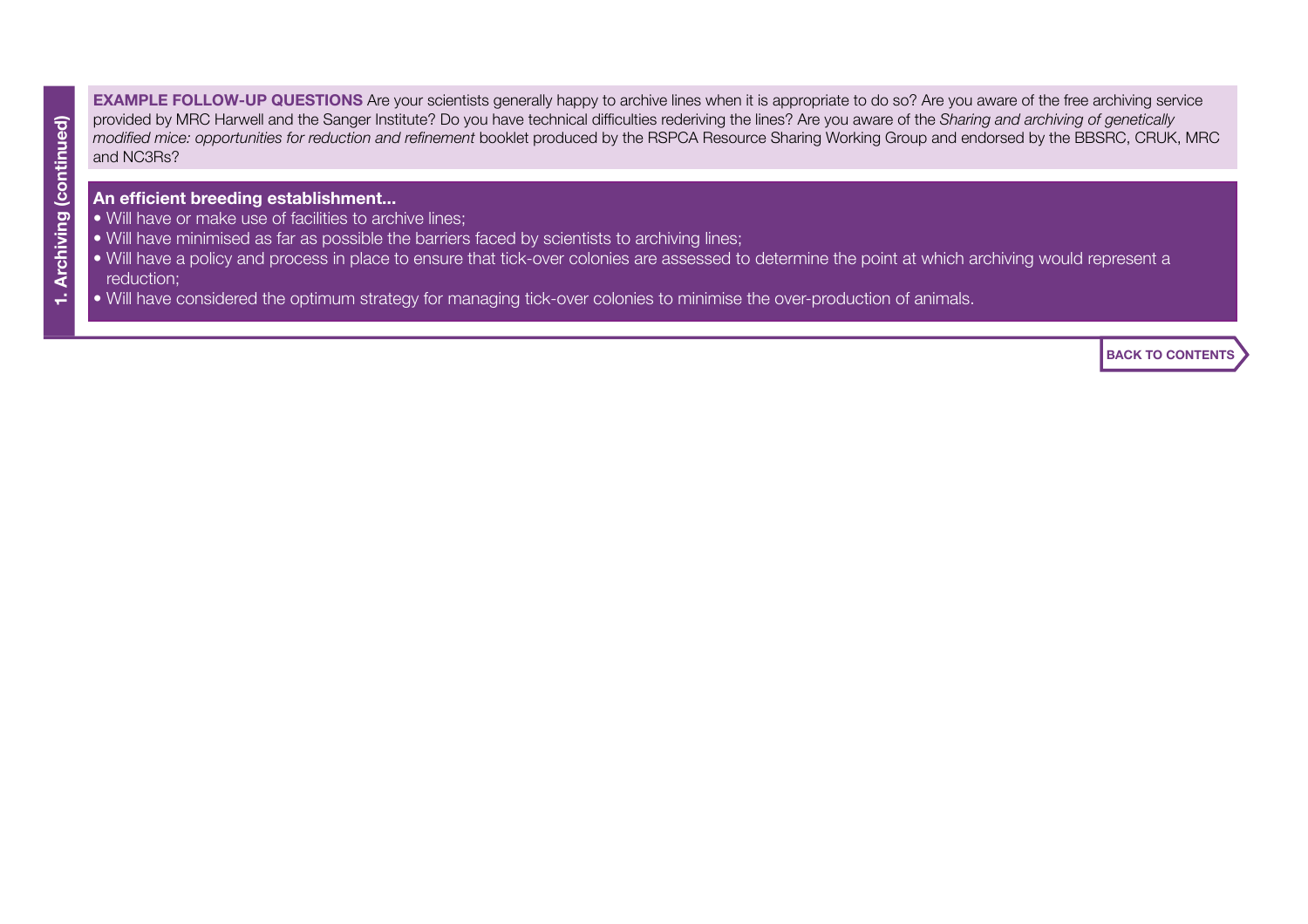# <span id="page-4-0"></span>**Background**

The AWERB should play a key role in advising the establishment licence holder on the application of the 3Rs at the establishment. In addition, the AWERB should advise staff dealing with animals at the establishment on matters related to the welfare of animals, in relation to their acquisition, accommodation, care and use.

More generally, the AWERB should promote awareness of animal welfare and the 3Rs and help to promote a "culture of care" within the establishment.

#### **Performance Outcomes**

• Not applicable

Does your AWERB take an interest in the efficiency of your GA breeding?

### **Background EXAMPLES OF LINES OF ENQUIRY EXAMPLES OF SATISFACTORY FINDINGS**

Yes, the AWERB requests a report on our breeding programme every year, and the breeding manager defends this report in person at one of the AWERB meetings.

**EXAMPLE FOLLOW-UP QUESTIONS** Is there a member of your AWERB with particular expertise in GA breeding? Does the AWERB include questions about breeding and maintenance of GA lines when they are considering new project licence applications?

**An efficient breeding establishment...**

• Will have active oversight of the GA breeding programme by the AWERB.

**AWERB 2. AWERB**  $\overline{a}$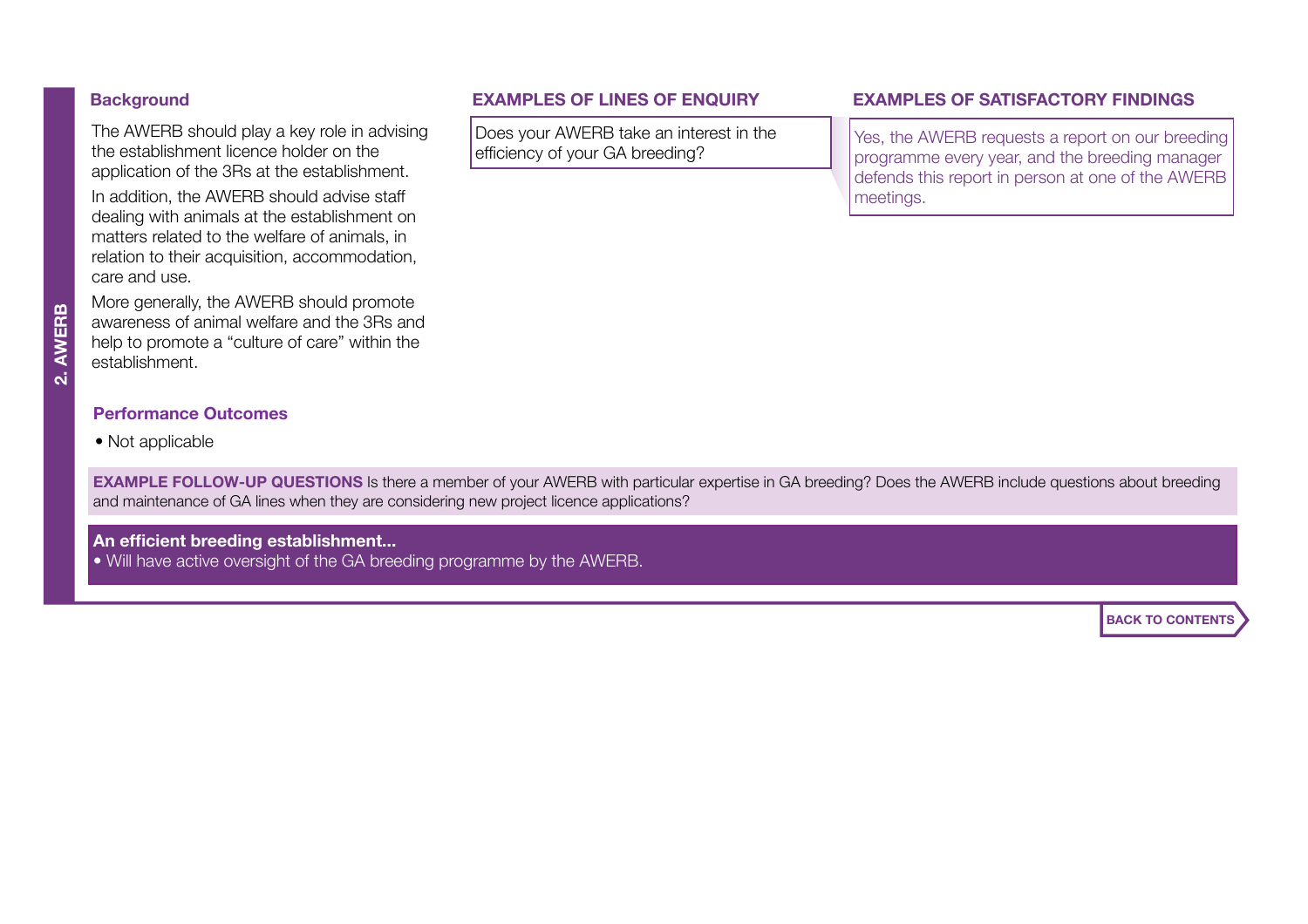<span id="page-5-0"></span>

| <b>Background</b> |  |
|-------------------|--|
|-------------------|--|

| <b>EXAMPLES OF LINES OF ENQUIRY</b>                                                                                    | <b>EXAMPLES OF SATISFACTORY FINDINGS</b>                                                                                                                                                                     |
|------------------------------------------------------------------------------------------------------------------------|--------------------------------------------------------------------------------------------------------------------------------------------------------------------------------------------------------------|
| Do you keep a stock of popular GA lines "on<br>the shelf" so that customer orders can be<br>fulfilled at short notice? | Although we keep popular lines ticking over (this is<br>more efficient than archiving/rederivation between<br>orders) all GA lines require sufficient lead-in time                                           |
|                                                                                                                        | with each order that we can vary our breeding<br>according to demand.                                                                                                                                        |
| How do you encourage your customers to give<br>you as much notice as possible?                                         | We have an early order discount and we charge<br>for cancelled orders.                                                                                                                                       |
|                                                                                                                        |                                                                                                                                                                                                              |
| changing their minds?                                                                                                  | As well as the cancellation charge we never breed<br>animals unless there's a contract in place. Where<br>the animals are going to be used in experiments,<br>we require confirmation that necessary licence |
|                                                                                                                        | How do you discourage your customers from                                                                                                                                                                    |

available.

### **Performance Outcomes**

- Proportion of tick-over lines with no orders in the last six months
- Proportion of orders where rederivation of the line was required within six months of archiving
- Proportion of orders cancelled
- Number of animals bred but not used for a scientific purpose (not sold to user or used for breeding/research)

**EXAMPLE FOLLOW-UP QUESTIONS** How do you predict demand? Did you lose custom when you moved to a demand-led system (requiring the customer to give more notice)? Did this have any knock-on impact on animal welfare?

#### **An efficient breeding establishment...**

- Will have minimised the number of animals kept "on the shelf" and will, as far as possible, breed on demand;
- Will have considered incentives and disincentives to customers for appropriate timings of orders, and to minimise cancellations.

**[BACK TO CONTENTS](#page-0-0)**

authorities are already granted and that funding is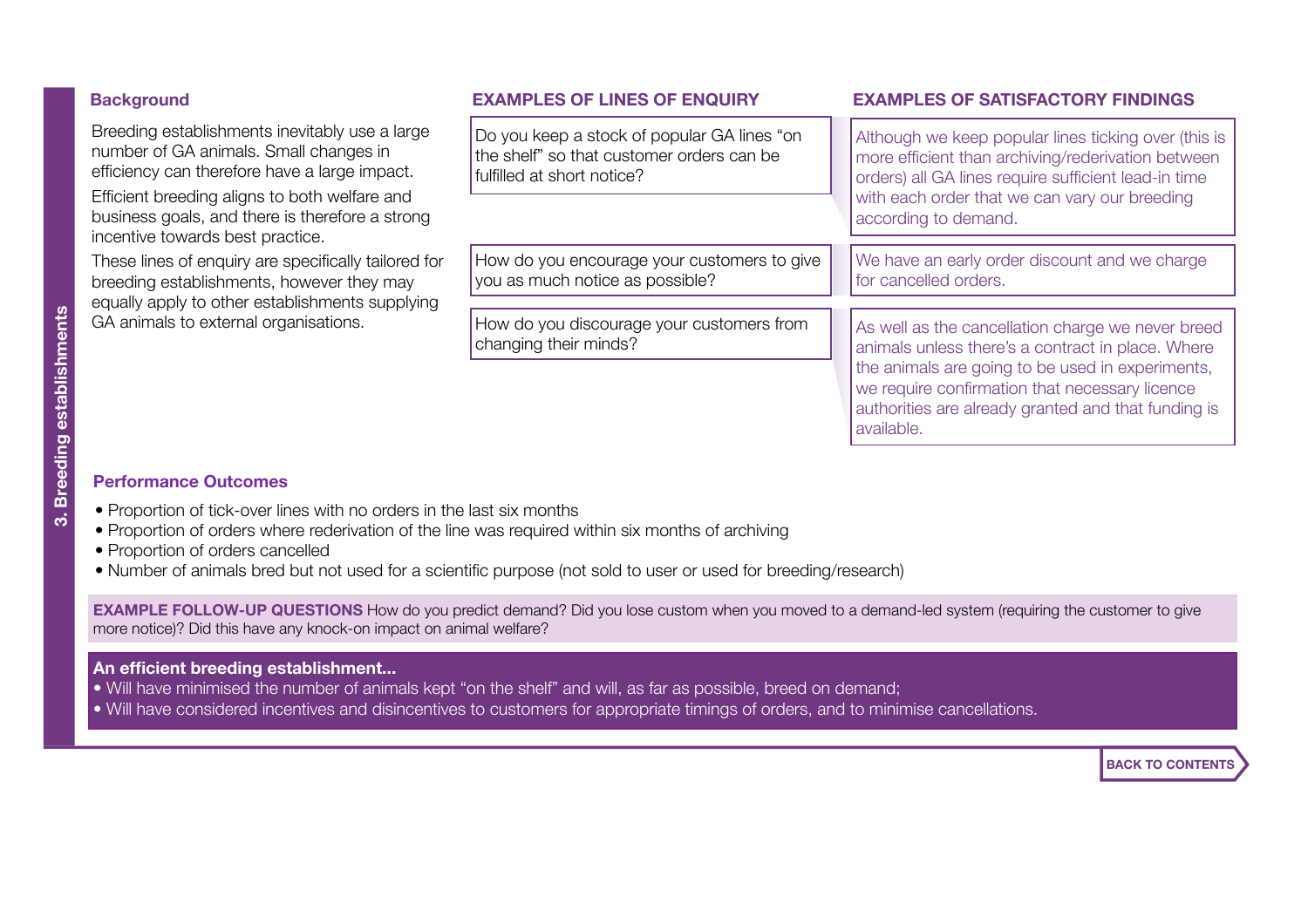#### <span id="page-6-0"></span>**Background**

Matching the supply of animals with the scientific demand for them is an essential element of efficient breeding. Failure to do this may lead to under-powered studies (not enough animals available to produce statistically significant results) or overproduction of animals, contributing to avoidable surplus.

How do you decide whether to set up and breed a new colony in-house versus buying in animals required for specific experiments?

How do you match the production of animals to the demand for them?

#### **Background EXAMPLES OF LINES OF ENQUIRY EXAMPLES OF SATISFACTORY FINDINGS**

We evaluate the scientific need and whether the number of animals required and the aniticipated timescales justify breeding in-house. Sometimes it is more efficient to buy in animals when required.

We perform breeding calculations before we plan our experiments and only produce the numbers of animals that we need. (Demand led)

We know in advance what experiments we want to run, but we finesse the details of the experiments based on how the particular strains breed. The scientists have to make a case that their experiment is the best use of the animals that we have. (Supply led)

Animal production is consistent throughout the year. We plan our experiments based on this predictable "pipeline" of animals.

We have a database that tracks all this information and also gives me historical data. It is very easy to see how many animals there are in each colony, how frequently they are producing litters and the size of the litters. It is easy to see when the pairs need to be replaced.

The technicians complete spreadsheets which are held on the shared drive so I can access it whenever I want.

**4. Colony management**

Colony management

Active and informed colony management is essential for efficiency. The colony manager must be able to ascertain how many animals are in the programme, when they were paired, when the litters were born, the size of the litters and other basic information to facilitate good management.

How do you keep track of how your colony is doing? For example, how many animals there are, how many matings, how many litters of what size, etc.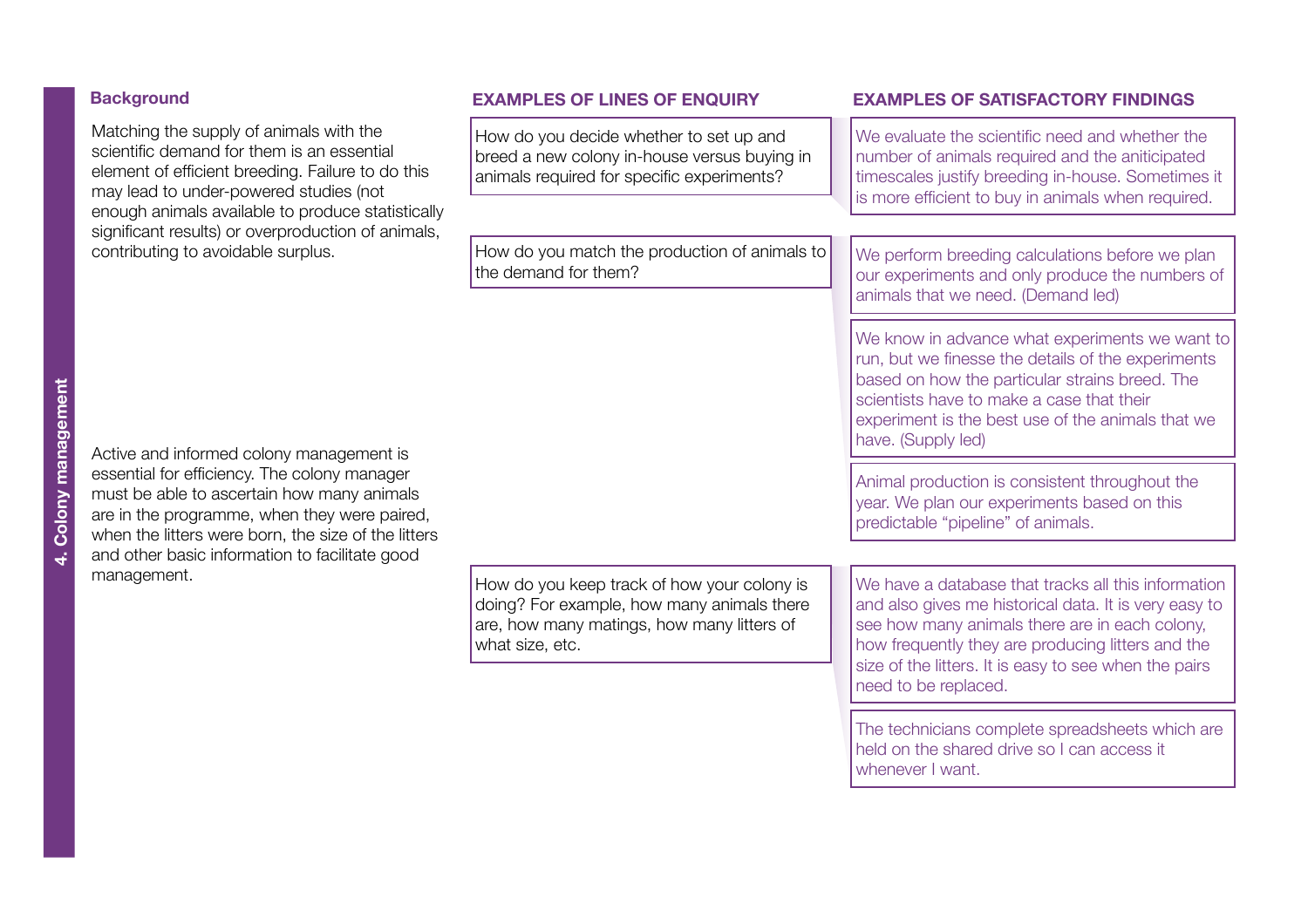| <b>Background</b> | <b>EXAMPLES OF LINES OF ENQUIRY</b>                                                                                                            | <b>EXAMPLES OF SATISFACTORY FINDINGS</b>                                                                                                                                                                                                                                      |
|-------------------|------------------------------------------------------------------------------------------------------------------------------------------------|-------------------------------------------------------------------------------------------------------------------------------------------------------------------------------------------------------------------------------------------------------------------------------|
|                   | Who does the colony management for each<br>group?                                                                                              | This depends on the skill and experience available<br>in the group. About half of the PIs do their own<br>colony management, but for new or inexperienced<br>researchers the facility manager gives someone in<br>the group very close guidance ("on the job<br>training").   |
|                   | How do you identify people who need extra<br>support with their colony management and/or<br>whether colonies are being efficiently<br>managed? | The breeding/unit manager liaises closely with the<br>colony managers and the technicians so he/she<br>picks up on situations where extra support is<br>required.                                                                                                             |
|                   |                                                                                                                                                | Every colony manager has a monthly meeting/<br>phone call with the breeding/unit manager to<br>discuss how the colony is doing and any issues<br>that have cropped up.                                                                                                        |
|                   |                                                                                                                                                | The technicians have a list of requests or unusual<br>situations that automatically flag the need for sign<br>off from the breeding/unit manager (e.g. requests<br>for second genotype sample, unusual pairings).                                                             |
|                   | How frequently and by whom are breeding<br>programmes reviewed?                                                                                | The principles of management of breeding<br>programmes are considered formally every year by<br>the AWERB. Monthly check-ups are held with<br>colony managers of all ongoing programmes.<br>Colony managers are responsible for day-to-day<br>monitoring of their programmes. |
|                   | What indicators of good breeding performance<br>do you use?                                                                                    | Litter frequency and size for each pair are<br>compared against the strain norm.                                                                                                                                                                                              |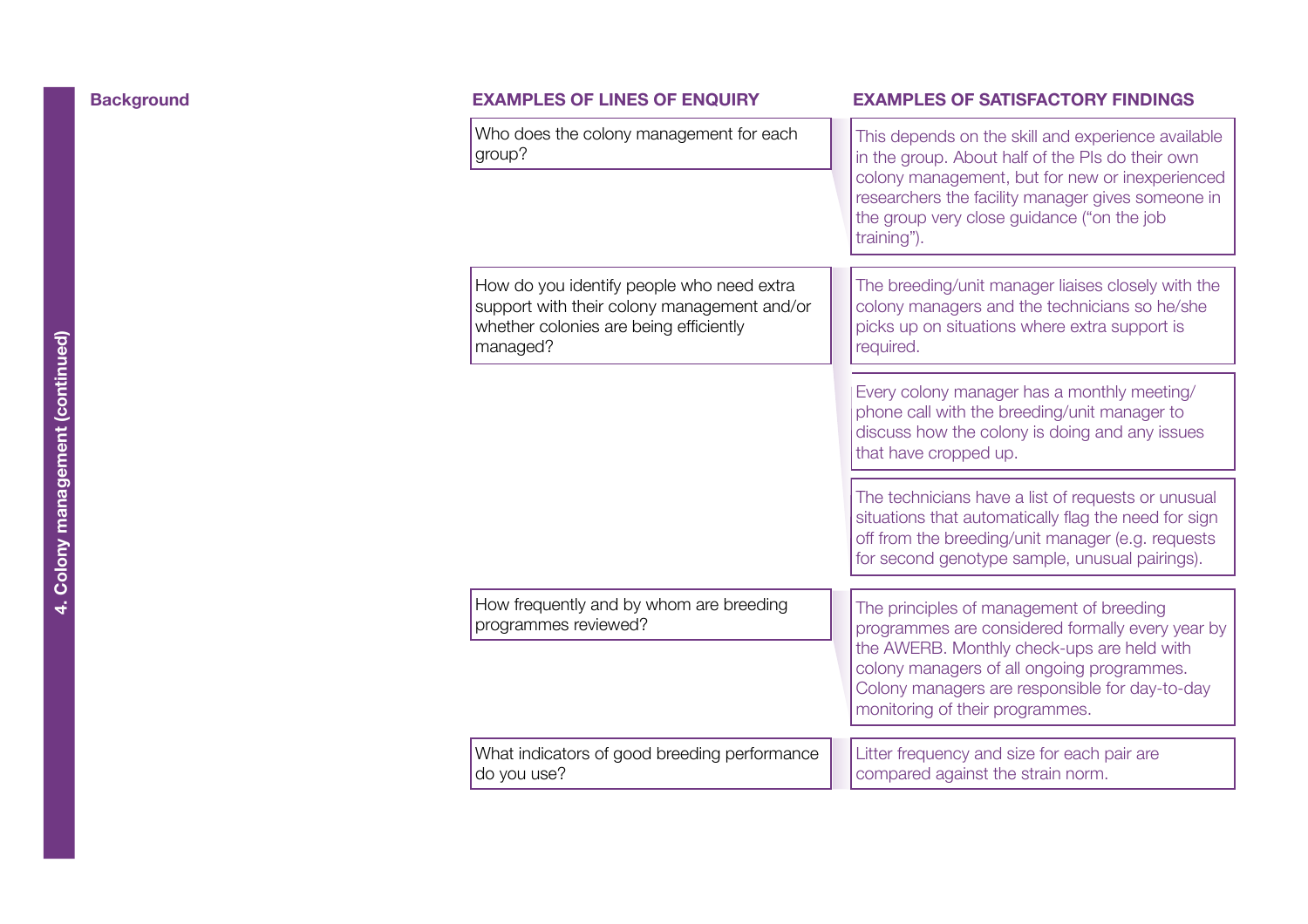| <b>Background</b>                                                                                                                                                                                                                                                                        | <b>EXAMPLES OF LINES OF ENQUIRY</b>                                                | <b>EXAMPLES OF SATISFACTORY FINDINGS</b>                                                                                                                                                                                                                                                                                                                               |
|------------------------------------------------------------------------------------------------------------------------------------------------------------------------------------------------------------------------------------------------------------------------------------------|------------------------------------------------------------------------------------|------------------------------------------------------------------------------------------------------------------------------------------------------------------------------------------------------------------------------------------------------------------------------------------------------------------------------------------------------------------------|
|                                                                                                                                                                                                                                                                                          | How do you track the characteristics of each<br>strain?                            | We have a mouse passport system but also a<br>cage-side label that contains a very brief summary<br>of what harmful phenotypes to look out for.                                                                                                                                                                                                                        |
|                                                                                                                                                                                                                                                                                          | How do you approach breeding strains that are<br>known to be "difficult breeders"? | We make very careful observations of the strain<br>and analyse the core reason for the difficulty. This<br>can then be directly addressed through husbandry<br>interventions, or we adjust the expectations of the<br>scientists with regards the productivity of the line.<br>We also liaise with other groups/establishments<br>where the same strain is being bred. |
| The controls that are the most convenient to<br>generate are not necessarily the most<br>scientifically robust. Controls are often required<br>to be line-, gene-, breed-, and age-specific,<br>therefore using previously-generated controls<br>may not be scientifically valid and may | How do you control for your conditional knock-<br>out lines?                       | We have a central database of frozen-down<br>controls for conditional knock-outs available<br>establishment-wide. This might save us having to<br>generate new ones each time, although usually we<br>find we need controls specific to our experiment<br>and have to generate them from scratch.                                                                      |

#### **Performance Outcomes**

represent a "false economy".

- Proportion of colony managers who have received formal training in colony management.
- Proportion of colony managers who complete annual CPD or training updates in colony management to keep key skills up to date.
- Proportion of colony managers who report that they have sufficient expert support in colony management available to them.
- Proportion of colony managers who feel their skills are up-to-date.
- Proportion of colony managers who report that they have easy access to the information they need to efficiently manage their colonies.
- Proportion of technicians reporting they feel confident to challenge or report any instructions or requests that are unusual or that they don't understand.
- Proportion of colony managers who monitor strain-appropriate breeding performance indicators.
- Pre-weaning loss rate (by strain).
- Proportion of technicians/scientists who report that they can easily find phenotype information for familiar and unfamiliar strains.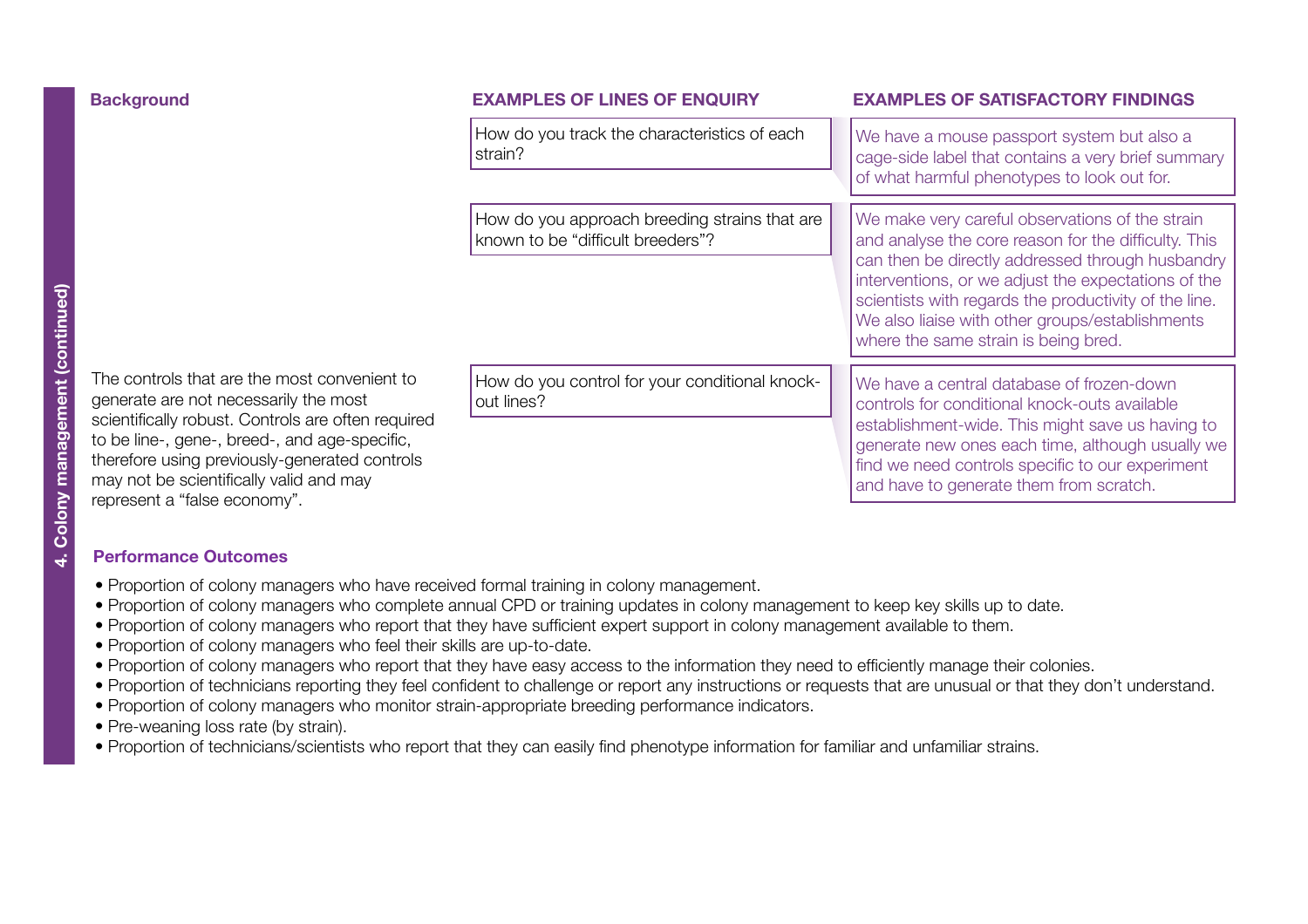**EXAMPLE FOLLOW-UP QUESTIONS** Who is involved in deciding whether to breed in-house or buy animals in? How do you assess whether a colony is being well managed? How quickly are any issues identified and dealt with? What training do you give new researchers in colony calculations? Is it convenient for colony managers to access the colony data? How often do you [colony manager] look at it? Is historical data easy to access? How do you determine if someone is sufficiently skilled at colony management? How does this change with multiple knock-out strains (complex genetics)? Where do you get information about the "strain norm"? Are you aware of the *GA passports: the key to consistent animal care* booklet by the RSPCA Passport Working Group and endorsed by the Wellcome Trust Sanger Institute? Where ticking over a colony is appropriate, how many pairs do you keep? Why have you settled on this number?

### **An efficient breeding establishment...**

- Will have an individual identified as the primary colony manager for each colony;
- Will have regular reviews of colony performance and management at individual colony and establishment-wide levels;
- Will have colony managers who are skilled in matching supply and demand, so that sufficient animals are available to ensure high quality science, while minimising the avoidable production of surplus animals;
- Will provide training and support to colony managers to equip them with the skills they need, keep their skills up to date and assist them with challenging situations;
- Will have oversight of the relative strengths of their colony managers, and will understand situations where individuals may require extra support or training;
- Will have colony managers who are able to keep up to date with accurate information about their colonies;
- Will gather all the information required by colony managers to make sound breeding decisions;
- Will have technicians who are empowered to challenge colony managers directly or indirectly if unusual or unclear requests are made;
- Will have defined strain-appropriate breeding performance indicators for each colony, and be monitoring against them;
- Will have a methodology for assessing strain-specific tendencies, preferences and phenotypes and planning and providing optimum conditions for those strains;
- Will have considered the optimum strategy for maintenance of colonies, balancing genetic needs against practical constraints;
- Will have considered the optimum controls for conditional knock-outs and will have a system for making these available across research groups.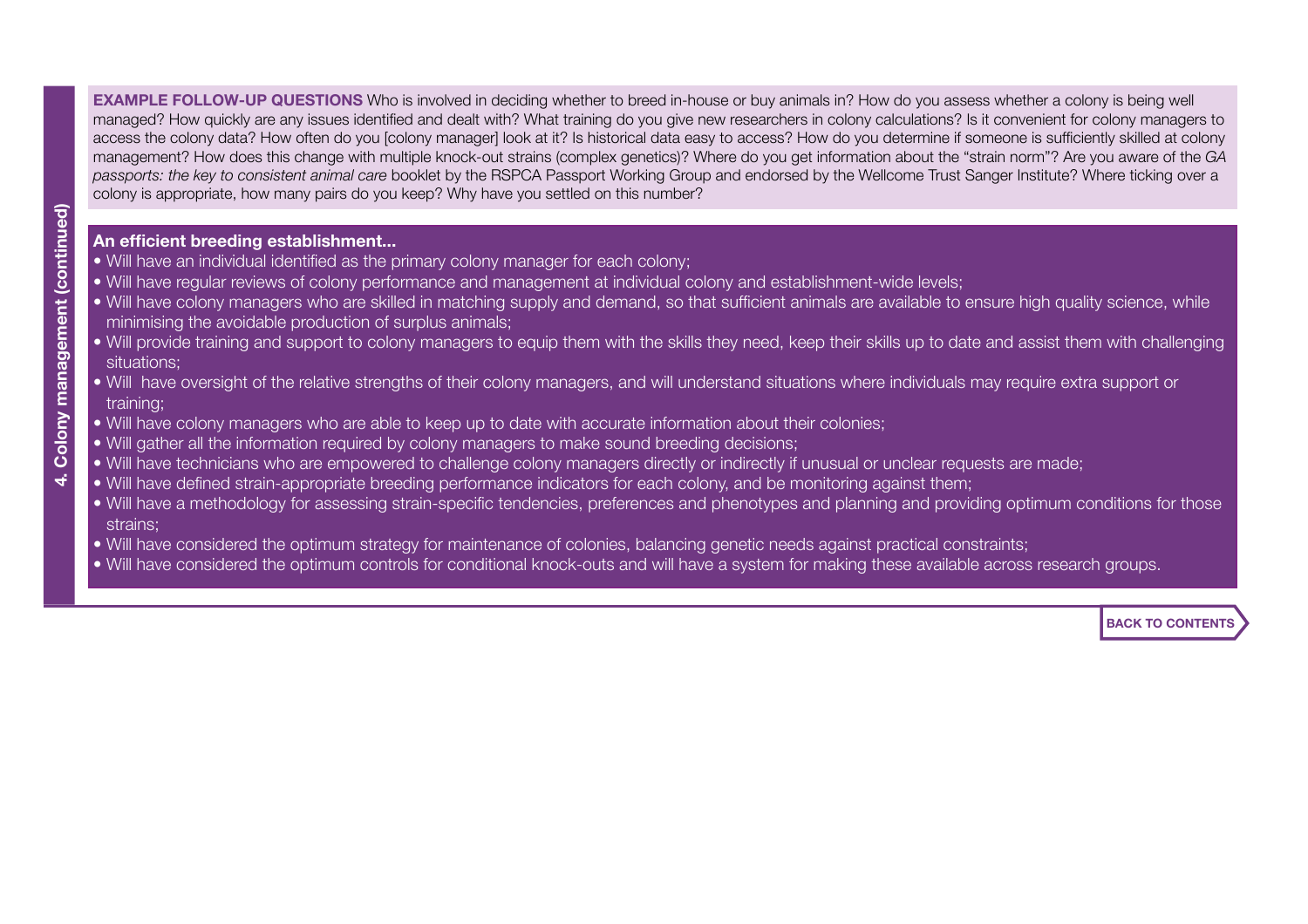Tight finances have been cited as a major driver to minimising animal use, improving efficiency and minimising the animals that are bred but not used for a scientific purpose. However, inappropriate financial arrangements may hinder good science and discourage good breeding practices.

For commercial breeding organisations, breeding efficiency and business performance are closely aligned.

How have you ensured that financial arrangements encourage efficiency and disincentivise poor practices with respect to breeding GA lines, while supporting good science?

### <span id="page-10-0"></span>**Background** FINANCIAL PRESSURES OF LINES OF ENQUIRY **EXAMPLES OF SATISFACTORY FINDINGS**

We have analysed the barriers to best practice experienced by colony managers and we are actively working to minimise as many of these barriers as possible. We are prioritising addressing the financial barriers because these are particularly strong drivers of behaviour. We are also investigating how financial incentives can be used to encourage desirable breeding practices at the same time as encouraging and supporting good science.

#### **Performance Outcomes**

• None applicable

**EXAMPLE FOLLOW-UP QUESTIONS** What are the financial pressures that your colony managers face? Do they encourage desirable practices while enabling good science?

#### **An efficient breeding establishment...**

- Will have analysed the barriers to efficient breeding and ensured that any influenceable barriers are minimised or removed, including financial barriers;
- Will have considered the design and use of financial structures that encourage desirable practices as well as encouraging and supporting good science.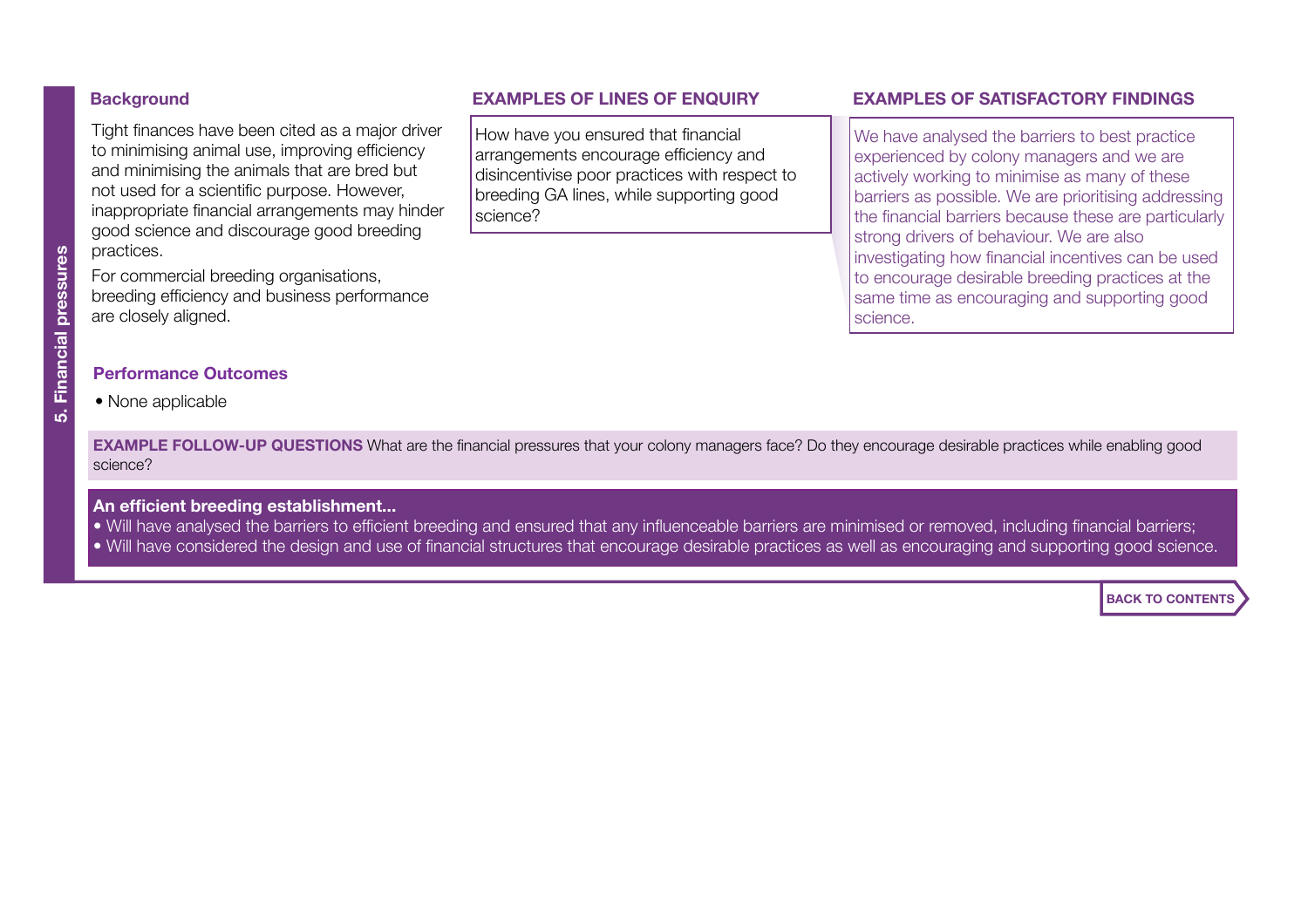<span id="page-11-0"></span>

| <b>Background</b>                                                                                                                                                                                                                                                 | <b>EXAMPLES OF LINES OF ENQUIRY</b>                              | <b>EXAMPLES OF SATISFACTORY FINDINGS</b>                                                                                                                                                                                                                                                                                                                                 |
|-------------------------------------------------------------------------------------------------------------------------------------------------------------------------------------------------------------------------------------------------------------------|------------------------------------------------------------------|--------------------------------------------------------------------------------------------------------------------------------------------------------------------------------------------------------------------------------------------------------------------------------------------------------------------------------------------------------------------------|
| Practices around genotyping can have a major<br>impact on the number of animals bred but not<br>used, and also the number of animals kept alive<br>and any one moment. Inefficient, inaccurate or<br>delayed genotyping can lead to avoidable<br>surplus animals. | How do you avoid genotyping mistakes?                            | We have a set procedure for genotyping that is the<br>same across the unit. That way the technicians do<br>not have to change the way they work between<br>colonies.                                                                                                                                                                                                     |
|                                                                                                                                                                                                                                                                   | Do you outsource your genotyping or perform it<br>in-house? Why? | We do our genotyping ourselves because it is the<br>most efficient way of analysing the small number of<br>lines that we hold.                                                                                                                                                                                                                                           |
|                                                                                                                                                                                                                                                                   |                                                                  | We outsource the genotyping because the<br>external provider is far more efficient, fast and<br>cost-effective than employing someone in our lab<br>to do it. In addition, they can easily set up new<br>PCRs for complex genetics and there is no<br>downtime due to technical problems that we<br>would inevitably have in our own small lab.                          |
|                                                                                                                                                                                                                                                                   |                                                                  | We are a large facility and run a central genotyping<br>service that caters for all the lines we hold.                                                                                                                                                                                                                                                                   |
|                                                                                                                                                                                                                                                                   | How long does it take for animals to be<br>genotyped?            | It only takes a couple of days for the results to<br>come back and we can do that prior to weaning.                                                                                                                                                                                                                                                                      |
|                                                                                                                                                                                                                                                                   | How/when do you set up the genotyping<br>method for new lines?   | Genotyping for new lines is always planned in<br>advance of the line being produced, so that we<br>don't find ourselves in a position where there's a<br>new line and we don't immediately have a way of<br>genotyping it. We don't allow new lines to be<br>brought into the facility until a satisfactory<br>genotyping programme is in place and ready to be<br>used. |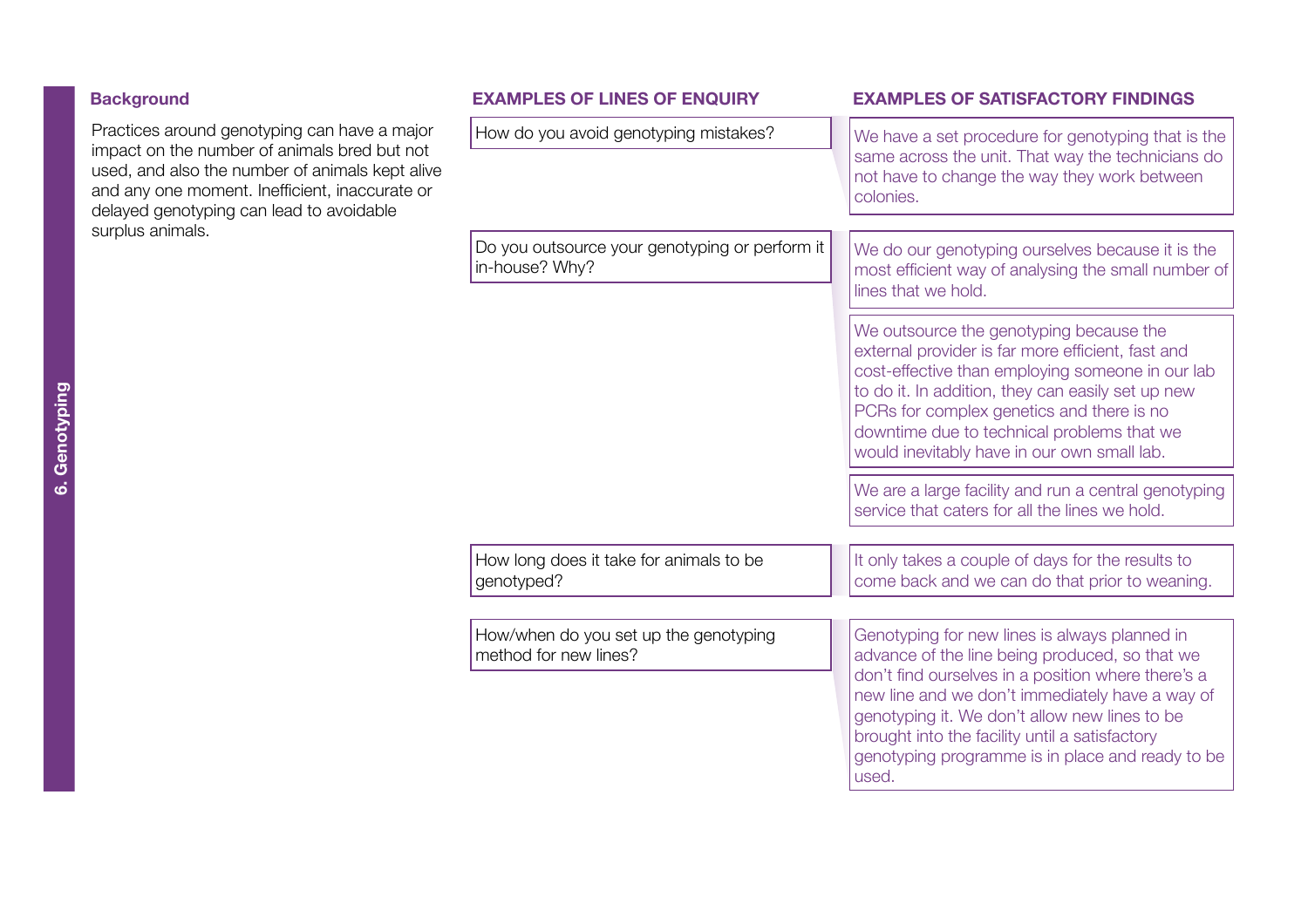How do you minimise downtime of equipment critical for genotyping (e.g. PCR)?

#### **EXAMPLES OF LINES OF ENQUIRY EXAMPLES OF SATISFACTORY FINDINGS**

Do you bank your samples?  $\vert \vert$  Yes, we always bank samples in case we need to re-run an analysis.

> We have a proactive maintenance regime and robust emergency response plan, including the use of a back-up lab if needs be.

ය

## **Performance Outcomes**

- Genotyping error rate;
- Genotyping turnaround time (sample collection to results available);
- Genotyping service downtime.

**EXAMPLE FOLLOW-UP QUESTIONS** What is your quality control process for genotyping?

### **An efficient breeding establishment...**

- Will have a quality control process for their genotyping;
- Will have assessed the relative merits of in-house versus outsourced genotyping;
- Will have minimised the time that elapses between taking the sample and receiving genotype data;
- Will prepare the genotyping process in advance of bringing in/producing new lines;
- Will have access to an archive or bank for samples;
- Will have maintenance, repair and contingency plans in place for critical equipment (e.g. PCR) to miminise downtime.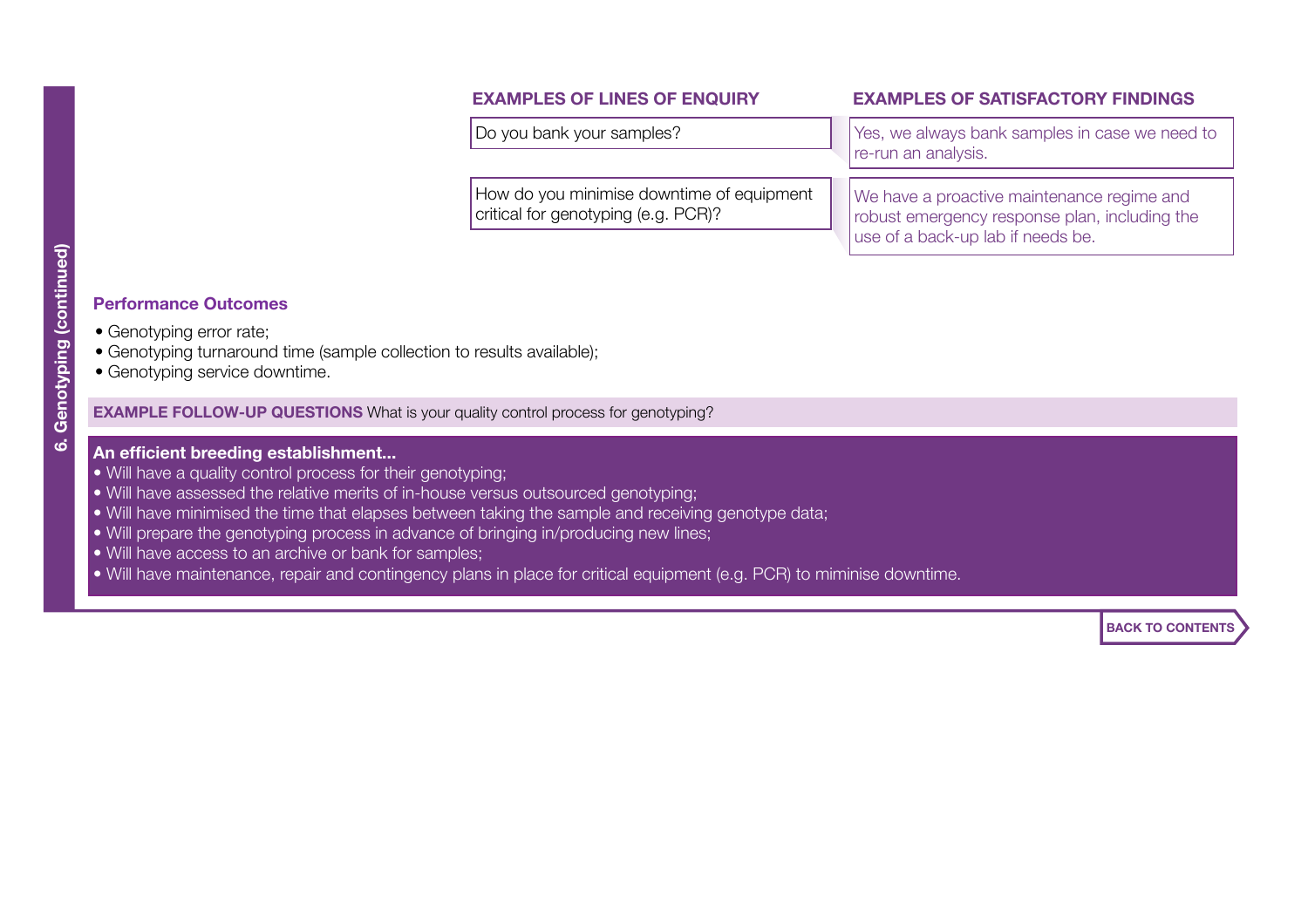<span id="page-13-0"></span>

| <b>Background</b>                                                                                                                                                                                                                                                                                                                    | <b>EXAMPLES OF LINES OF ENQUIRY</b>                                                                                                                   | <b>EXAMPLES OF SATISFACTORY FINDINGS</b>                                                                                                                                                                                                                             |
|--------------------------------------------------------------------------------------------------------------------------------------------------------------------------------------------------------------------------------------------------------------------------------------------------------------------------------------|-------------------------------------------------------------------------------------------------------------------------------------------------------|----------------------------------------------------------------------------------------------------------------------------------------------------------------------------------------------------------------------------------------------------------------------|
| Quality assurance of lines requires that they are<br>periodically rederived. In addition, lines may<br>need rederivation in order to move from a low<br>health status to a high health status facility, or to<br>restore a line that has been cryopreserved.<br>This rederivation process requires the use of<br>additional animals. | How do you decide whether/when a line<br>requires rederivation?                                                                                       | We consider the research demands and strain<br>demands (specifically in relation to health status)                                                                                                                                                                   |
|                                                                                                                                                                                                                                                                                                                                      |                                                                                                                                                       | versus the animal cost of rederivation and come<br>up with the most appropriate answers on a strain<br>by strain basis.                                                                                                                                              |
|                                                                                                                                                                                                                                                                                                                                      | What policy or oversight do you have to ensure<br>that any rederivation on the grounds of<br>biosecurity is proportionate to the biosecurity<br>risk? | We consider each rederivation request on its<br>merits, balancing a risk of a biosecurity breach and<br>the consequence of such a breach against the<br>welfare impact of the rederivation.                                                                          |
|                                                                                                                                                                                                                                                                                                                                      | How do you monitor lines to ensure that their<br>genotype does not drift in a manner detrimental<br>to the scientific aims?                           | For each strain we monitor the number of inbred<br>generations and the potential magnitude of any<br>effect that genetic drift would have on the science.<br>If the impact would be significant we refresh the<br>line. This is commonly done every ten generations. |
|                                                                                                                                                                                                                                                                                                                                      | Where are new lines created? In house or at a<br>supplying establishment?                                                                             | We have the facilities to create new lines in house,<br>but it is ultimately up to the researcher to decide<br>what the best approach is, considering the<br>complexity of the genetics and the resources<br>available.                                              |
|                                                                                                                                                                                                                                                                                                                                      |                                                                                                                                                       | We do not have the facilities or skills to create new<br>lines in house, so we import them from a specialist                                                                                                                                                         |

supplying establishment.

#### **Performance Outcomes**

• None applicable

**EXAMPLE FOLLOW-UP QUESTIONS** How do you assess the impact, if any, of genetic drift on your science? What is your strategy for limiting the impact of genetic drift? How do you ensure your staff stay up to date and skilled in the techniques required to create new lines, particularly if they don't do it that often? Do you have any policies or procedures for vetting/approving rederivation requests?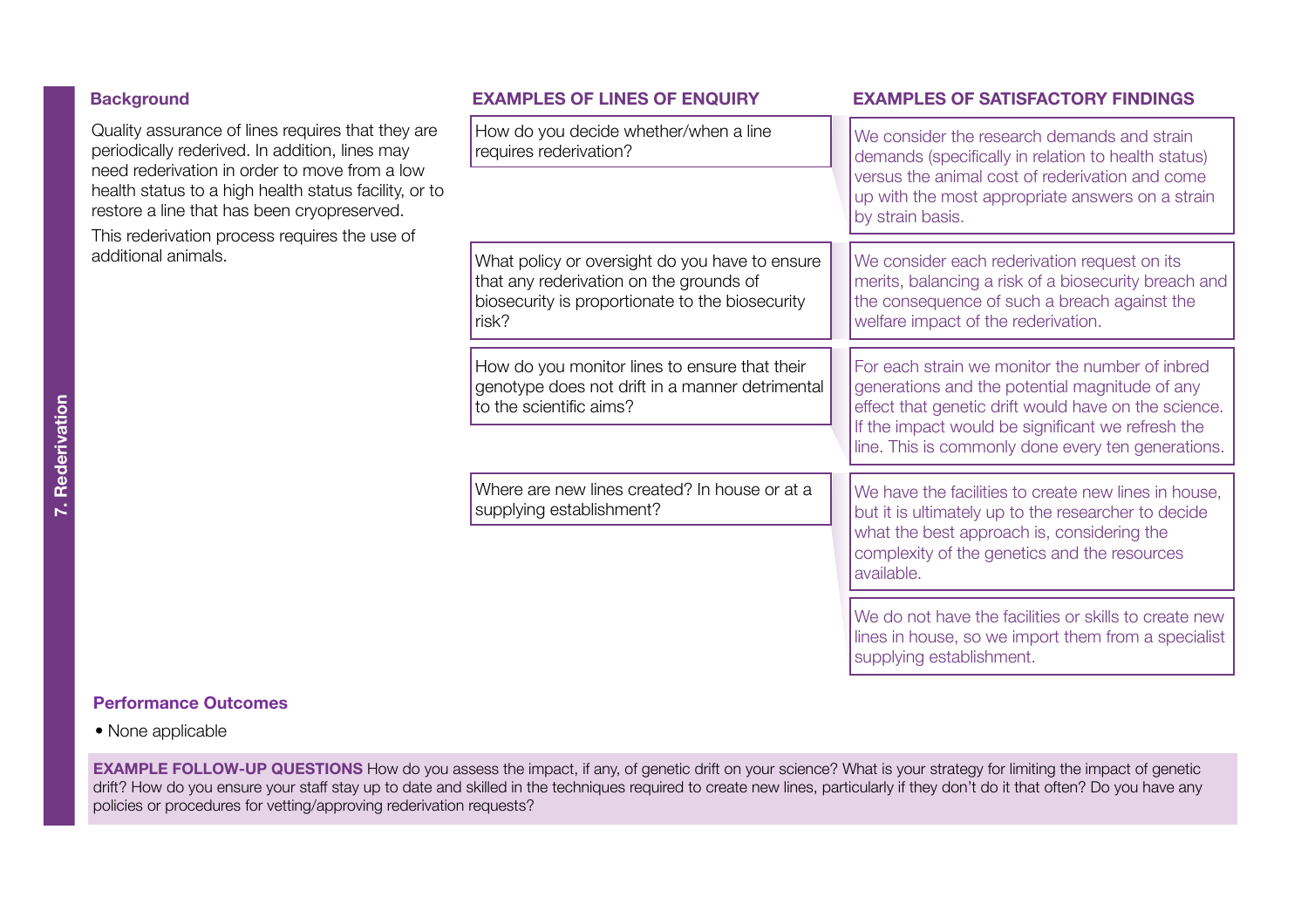#### **An efficient breeding establishment...**

- Will have a flexible, situation-led policy on rederivation that allows case by case consideration, rather than a "one size fits all" approach;
- Will have a risk based approach to biosecurity rather than a blanket requirement for lines to be rederived as they enter the facility;
- Will consider the risk of genetic drift on scientific outcomes and have procedures in place to prevent significant impact, through appropriate colony management;
- Will have considered the pros and cons of generating lines in-house versus importing custom-created lines from a specialist supplier.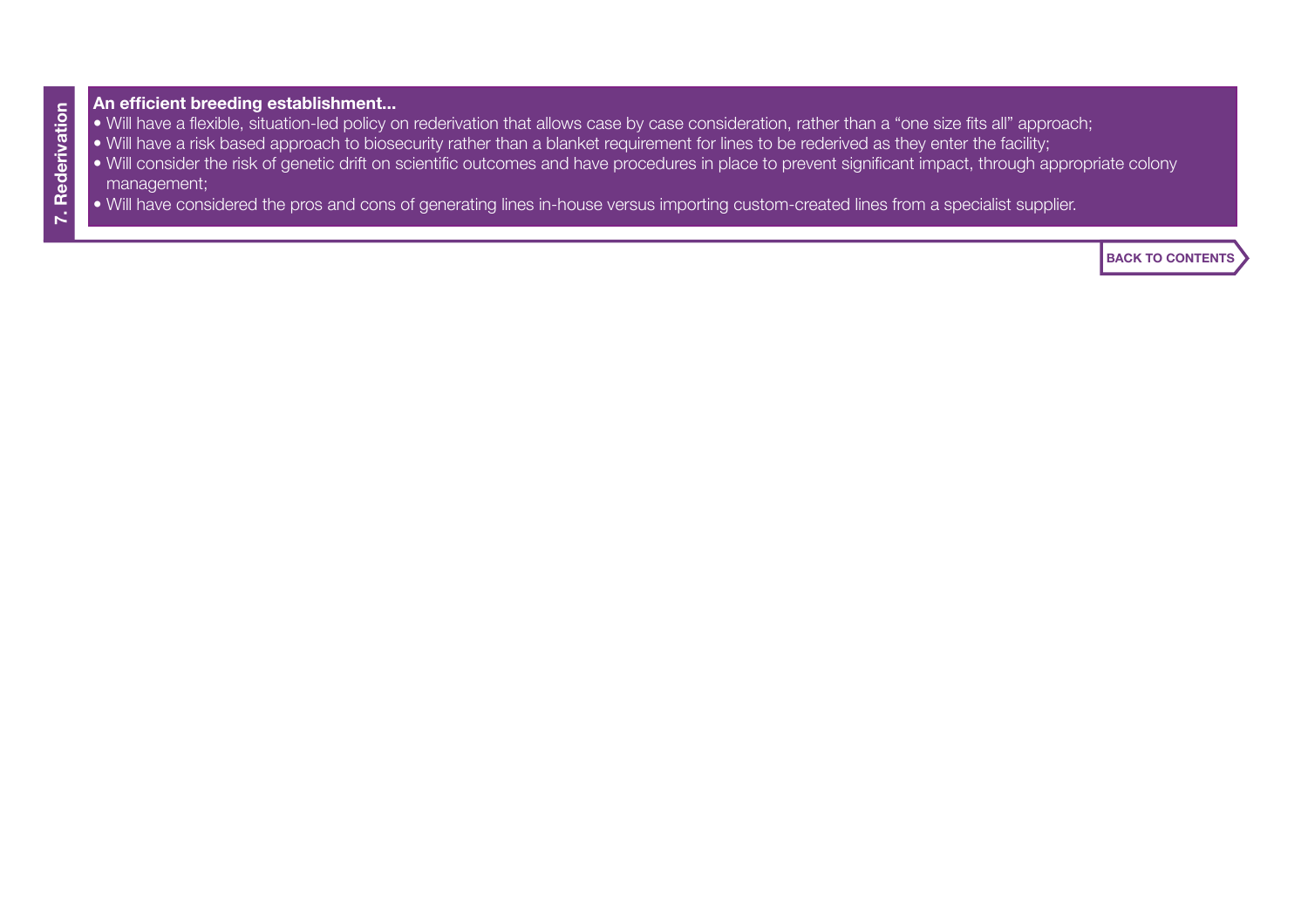# <span id="page-15-0"></span>**Background** Sharples OF LINES OF ENQUIRY EXAMPLES OF SATISFACTORY FINDINGS

Breeding of GA animals produces unavoidable and avoidable surplus animals. "Non-target" animals are created as a by-product of the creation of "target" animals.

Unavoidable surplus is caused by Mendelian genetics and the fact that technology for genetic manipulation is not 100% efficient. In addition, not all non-target animals produced can necessarily be used for a scientific purpose. Avoidable surplus occurs if the non-target animals are not used for a scientific purpose (where this is possible), or where more of them are produced than the inevitable minimum. In addition, some researchers only use animals of one sex for their research, with the potential to waste the animals bred of the opposite sex.

Formal and/or informal systems can reduce the number of animals that are "bred but not used".

| Why do you use animals of only one sex in your<br>research?                                                        | The model is of a disease that only occurs in<br>males.                                                                                    |
|--------------------------------------------------------------------------------------------------------------------|--------------------------------------------------------------------------------------------------------------------------------------------|
|                                                                                                                    | There is a fundamentally different mechanism in<br>males and females - we only wish to study one<br>mechanism at this stage.               |
| How do you ensure that animals that are bred<br>are used, wherever possible, for a beneficial                      | We have a formal arrangement to share strains<br>and/or tissues on our intranet.                                                           |
| scientific purpose? What happens to unwanted<br>animals (e.g. wrong genotype)?                                     | We are a small unit and informal communication<br>with collaborators ensures that animals/tissues are<br>shared as much as possible.       |
|                                                                                                                    | All surplus animals are used for tissue harvest or<br>teaching purposes.                                                                   |
| How do you ensure that all researchers at your<br>establishment are aware of the lines already<br>being bred here? | We have a searchable database that all<br>researchers can access. We also publicise new<br>lines in our newsletter that goes out to users. |

### **Performance Outcomes**

- Number of animals bred but not used for a scientific purpose;
- Proportion of scientists who report that they have access to information about animals being bred at the establishment and sharing colonies and/or tissues.

**EXAMPLE FOLLOW-UP QUESTIONS** Why don't you use age *and sex* matched controls? How do you track the number of animals that are "bred but not used"? How do you monitor how surplus animals are used? How do you ensure your database of lines being bred is up-to-date and complete? How do you manage researchers' concerns regarding potential Intellectual Property issues in the context of sharing lines/tissues? Can you identify core colonies that could be centrally managed for all researchers?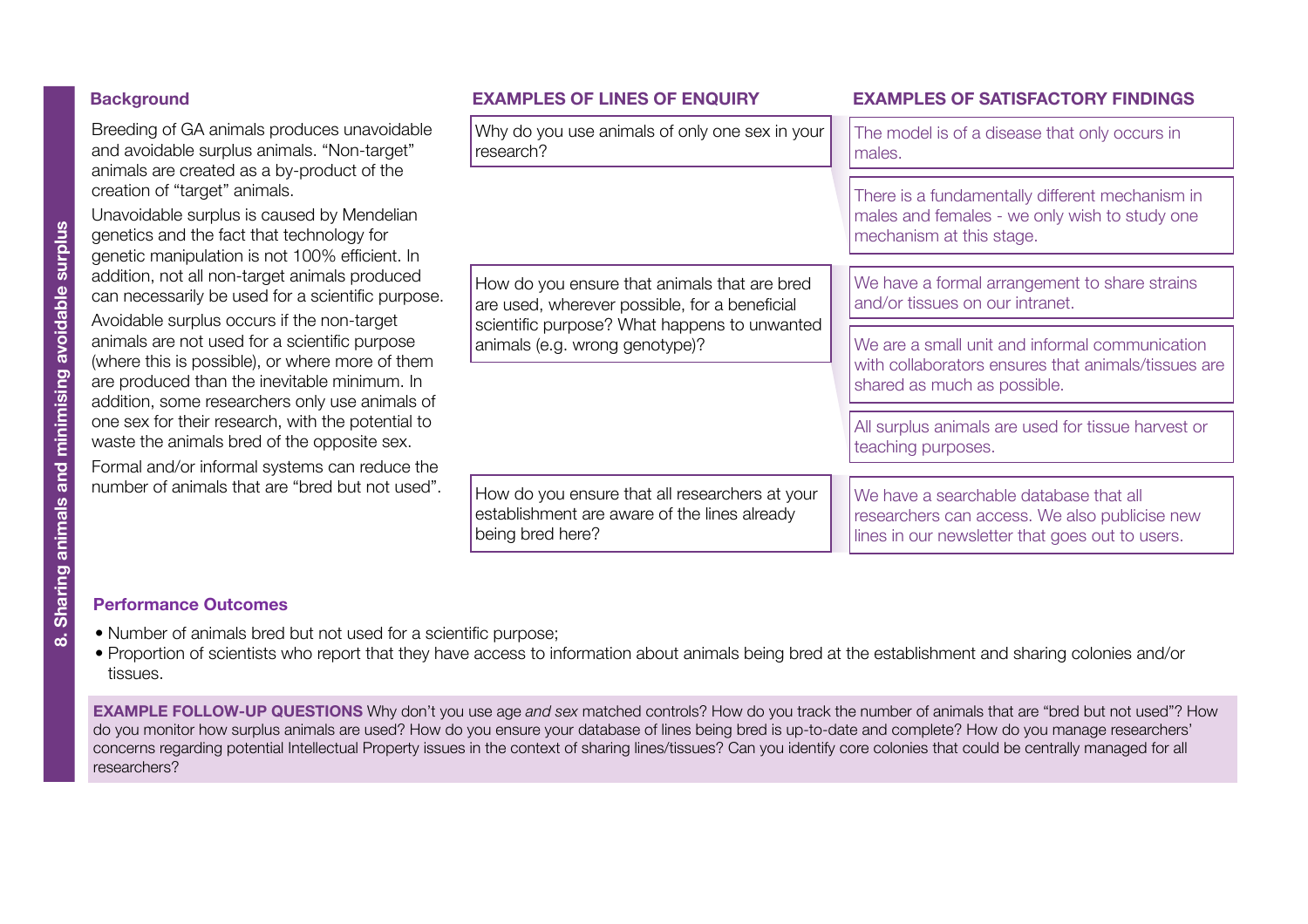# **An efficient breeding establishment...**

- Will have systems in place to ensure that researchers know what lines are currently being bred at the establishment;
- Will have one or more systems in place, formal or informal, to ensure that researchers share the available animals or their tissues whenever possible;
- Will question the exclusive use of male or female animals in experiments and ensure the approach is scientifically necessary.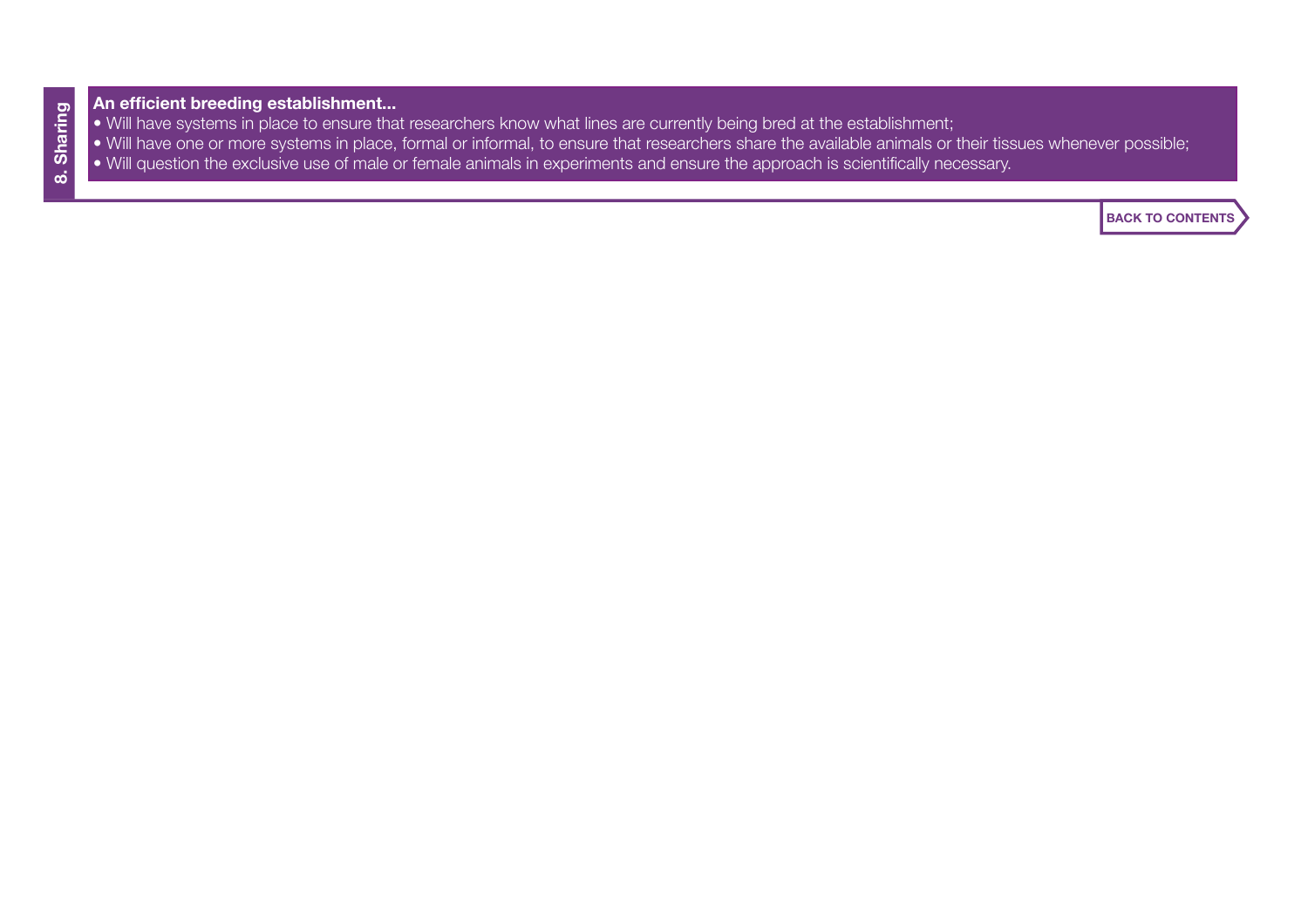# <span id="page-17-0"></span>**Background**

Successful breeding of GA animals relies on partnership between the scientists, unit managers and animal technicians.

How do you organise which technician works with which colonies?

How do you ensure that the technicians understand the scientific requirements of the programme?

What happens if the technician does not feel the instructions given by the colony manager are appropriate, or if he/she does not understand the instruction or the rationale behind it?

Do the technicians have an alternative to direct communication with the colony manager if needs be?

How do the scientists regard the technicians?

#### **Background EXAMPLES OF LINES OF ENQUIRY EXAMPLES OF SATISFACTORY FINDINGS**

There is a named technician attached to every group, so although every technician can do all the procedures for all groups, there is one person with an in-depth knowledge of the group's colonies.

We have regular meetings between the scientists and the technicians where the scientists explain the background and importance of the work that the technicians are facilitating.

The technicians are empowered to challenge the colony managers directly in this situation.

The technicians are able to use their professional judgement (e.g. if a requested pairing involves animals that don't look in the best clinical condition on the day).

The technicians have a route to challenge the colony managers which does not involve direct conversation with them if needs be (e.g. via a supportive unit manager).

The scientists feel supported by the technicians, and respect their skills. They work effectively together as a team.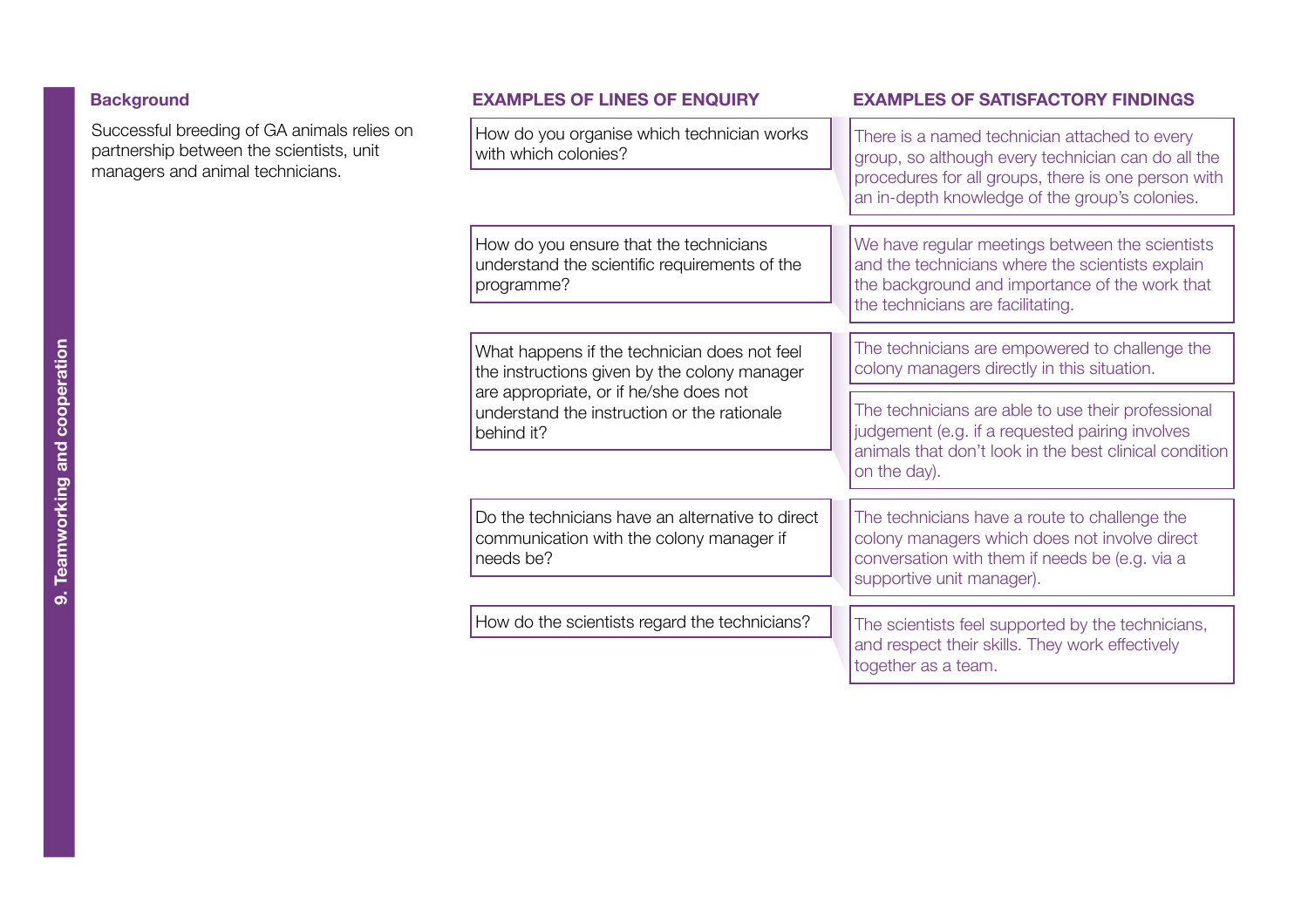How do you ensure continuity of the colony manger-technician relationship (i.e. reduced rotation of technicians) while still maintaining strength and depth in the skills of the technical staff (e.g. to cover absence and maintain interest through variety)?

### **Background EXAMPLES OF LINES OF ENQUIRY EXAMPLES OF SATISFACTORY FINDINGS**

We balance the need for more than one technician to be knowledgable about each group's colonies against the need for continuity by slowly rotating technicians between groups. Although the colony managers would prefer that we never rotate, they also recognise the need for all our technicians to be sufficiently familiar with the strains that they can detect any issues at the weekends, for example.

Successful strategy here will ensure that planned or unplanned absences of the colony's lead technician does not result in a drop in standards of animal welfare or colony management.

How do you ensure that the phenotype of new or existing strains is recorded and made immediately available to technicians, scientists and people concerned with animal welfare, for example the NVS?

When the strain is imported or created we work out when the phenotype assessments need to take place, according to the known and unknown strain characteristics. We have a cage-side phenotype card which alerts people to the expected harmful phenotypes and also clearly indicates what is and is not permitted by the project licence. In addition, we create mouse passports that are held on a shared drive.

### **Performance Outcomes**

- Proportion of strains that have cage-side basic phenotype information available.
- Proportion of strains that have phenotype information held in a mouse passport.

**EXAMPLE FOLLOW-UP QUESTIONS** If you were working at the weekend, would you easily be able to check the expected phenotype of an unfamiliar strain, permitted adverse effects and humane endpoints, and act appropriately?

## **An efficient breeding establishment...**

- Will have scientists who regularly take time to explain the science behind the strains and the benefits of the work being done to the technicians;
- Will have technicians who are empowered to challenge colony managers directly or indirectly if unusual requests are made;
- Will have technicians who are skilled and confident enough to use their professional judgement when carrying out instructions given to them by colony managers if the instructions don't seem to be right for the animals in front of them, or if there may be a better alternative way of achieving the same end result;
- Will have an indirect route to raise concerns and/or resolve disagreements between the technicians and colony managers, for example via the unit manager;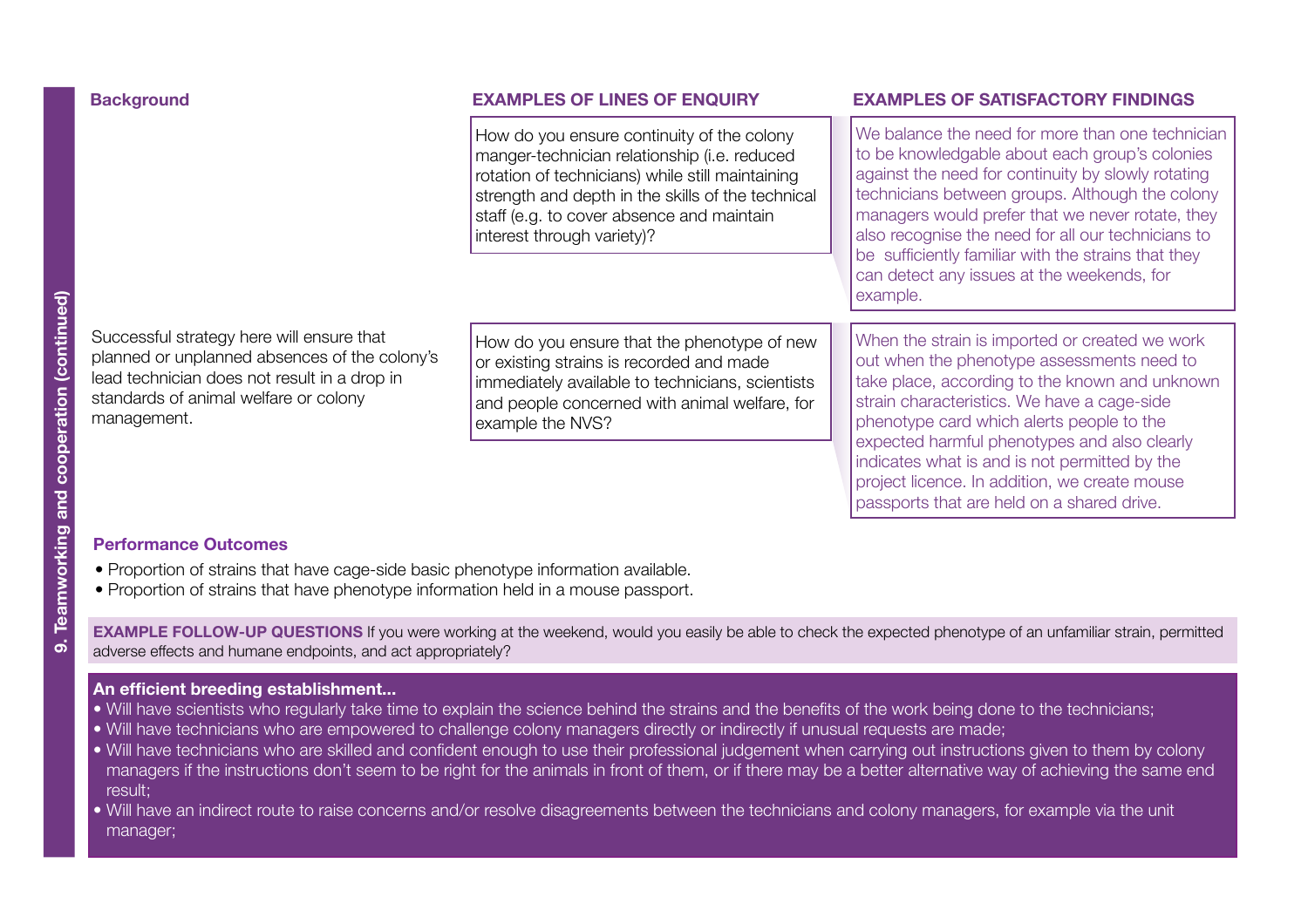# **An efficient breeding establishment... (continued)**

- Will have constructive working relationships between the technicians and the colony managers, based on mutual respect;
- Will have a strategy for ensuring that the need for technicians to have an in-depth knowledge of a small number of colonies is balanced against the need for sufficient technicians to have enough knowledge of multiple colonies;
- Will have a strategy for assessing the phenotypes of newly created strains;
- Will have a strategy for capturing unexpected phenotypic traits of established strains;
- Will have a system for recording phenotype information, including making critical information available at cage-side.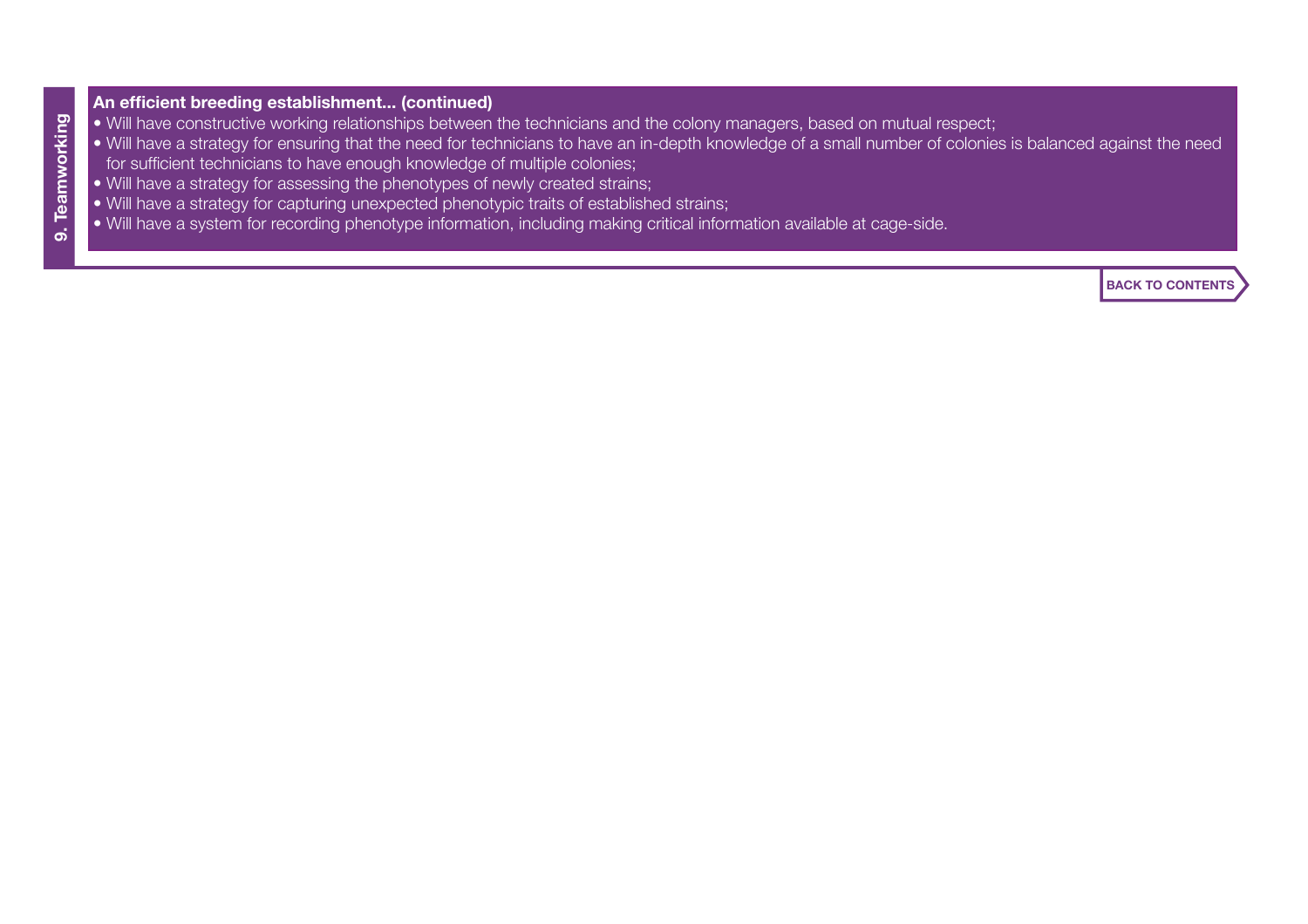<span id="page-20-0"></span>

| <b>Background</b> |  |
|-------------------|--|
|-------------------|--|

| <b>Background</b>                                                                                              | <b>EXAMPLES OF LINES OF ENQUIRY</b>                                                                                                                                         | <b>EXAMPLES OF SATISFACTORY FINDINGS</b>                                                                                                         |
|----------------------------------------------------------------------------------------------------------------|-----------------------------------------------------------------------------------------------------------------------------------------------------------------------------|--------------------------------------------------------------------------------------------------------------------------------------------------|
| Training and leadership can have a vital impact<br>on skills and teamworking, and therefore animal<br>welfare. | How do you ensure that your researchers and<br>technicians have the required skills when they<br>first start at your unit?                                                  | We have formal induction and training for new<br>starters but also a mentor system. We also make<br>sure we have frequent meetings between staff |
|                                                                                                                |                                                                                                                                                                             | which breaks down barriers and makes everybody<br>more approachable.                                                                             |
|                                                                                                                | How do you ensure that your researchers and<br>technical staff keep up to date with new skills<br>and techniques?                                                           | Our staff have a CPD allowance and personal<br>development goals set each year with their line<br>manager.                                       |
|                                                                                                                | What sources of expert advice do you<br>recommend to your researchers and technical<br>staff? How do you make sure that the advice is<br>appropriate to the context of this | We have a breeding manager who is our in-house<br>expert. He/she is available for advice on an<br>informal basis or by appointment.              |
|                                                                                                                | establishment?                                                                                                                                                              |                                                                                                                                                  |
|                                                                                                                | What proactive measures do you take to<br>ensure that the people involved in breeding GA<br>animals have enough support?                                                    | We have a staff survey every year which<br>anonymously asks staff to assess the support to<br>which they have access.                            |
|                                                                                                                |                                                                                                                                                                             | Unit managers work on the floor regularly which<br>provides informal routes for feedback.                                                        |
|                                                                                                                | Do you have a GA breeding lead at the<br>establishment?                                                                                                                     | Yes, we have an in-house breeding expert.                                                                                                        |
|                                                                                                                |                                                                                                                                                                             | No, but we have established a relationship with a<br>breeding expert at another establishment who can<br>help us with any issues.                |
|                                                                                                                | How often is the NVS in the unit? Does he/she<br>take an active interest in GA breeding?                                                                                    | The NVS visits regularly and always checks the<br>breeding colonies.                                                                             |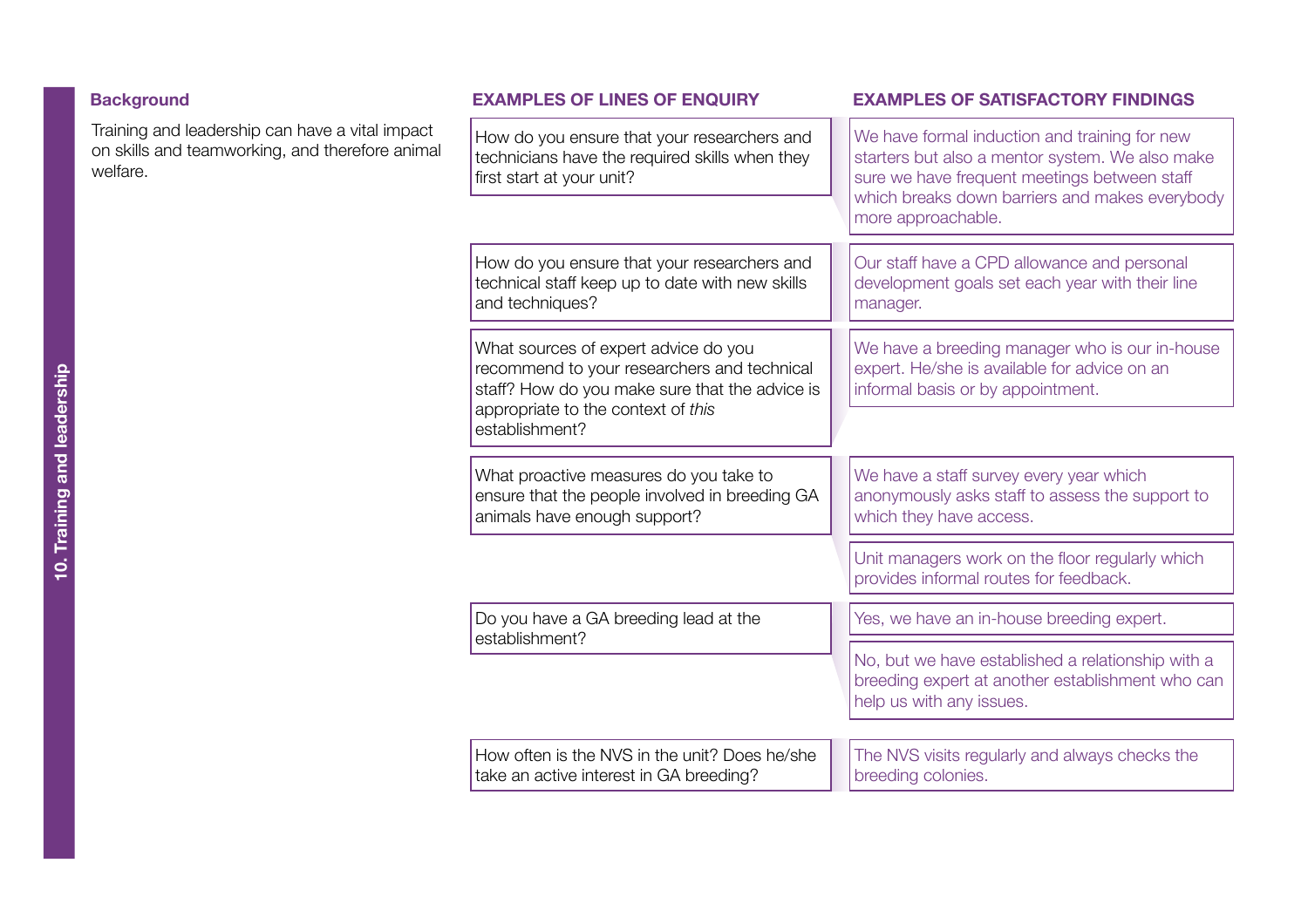### **Performance Outcomes**

- Proportion of staff inducted/trained on starting;
- Proportion of staff meeting CPD targets;
- Proportion of staff reporting that they feel adequately supported in their role through access to specialist assistance.

**EXAMPLE FOLLOW-UP QUESTIONS** How are good ideas propagated within the unit? Do staff have enough time and space to innovate, or even just share best practice?

- **An efficient breeding establishment...**
- Will provide training and support to new staff to equip them with the skills they need, keep their skills up to date and assist them with challenging situations;
- Will have opportunities for formal and informal interactions between scientists and technicians;
- Will have ongoing training/CPD opportunities for staff, with hours tracked;
- Will monitor staff views of their working conditions and be responsive to any issues raised;
- Will have appropriate in-house or external expertise available to advise on breeding strategy and practices;
- Will have an NVS who is actively involved with the GA breeding programmes.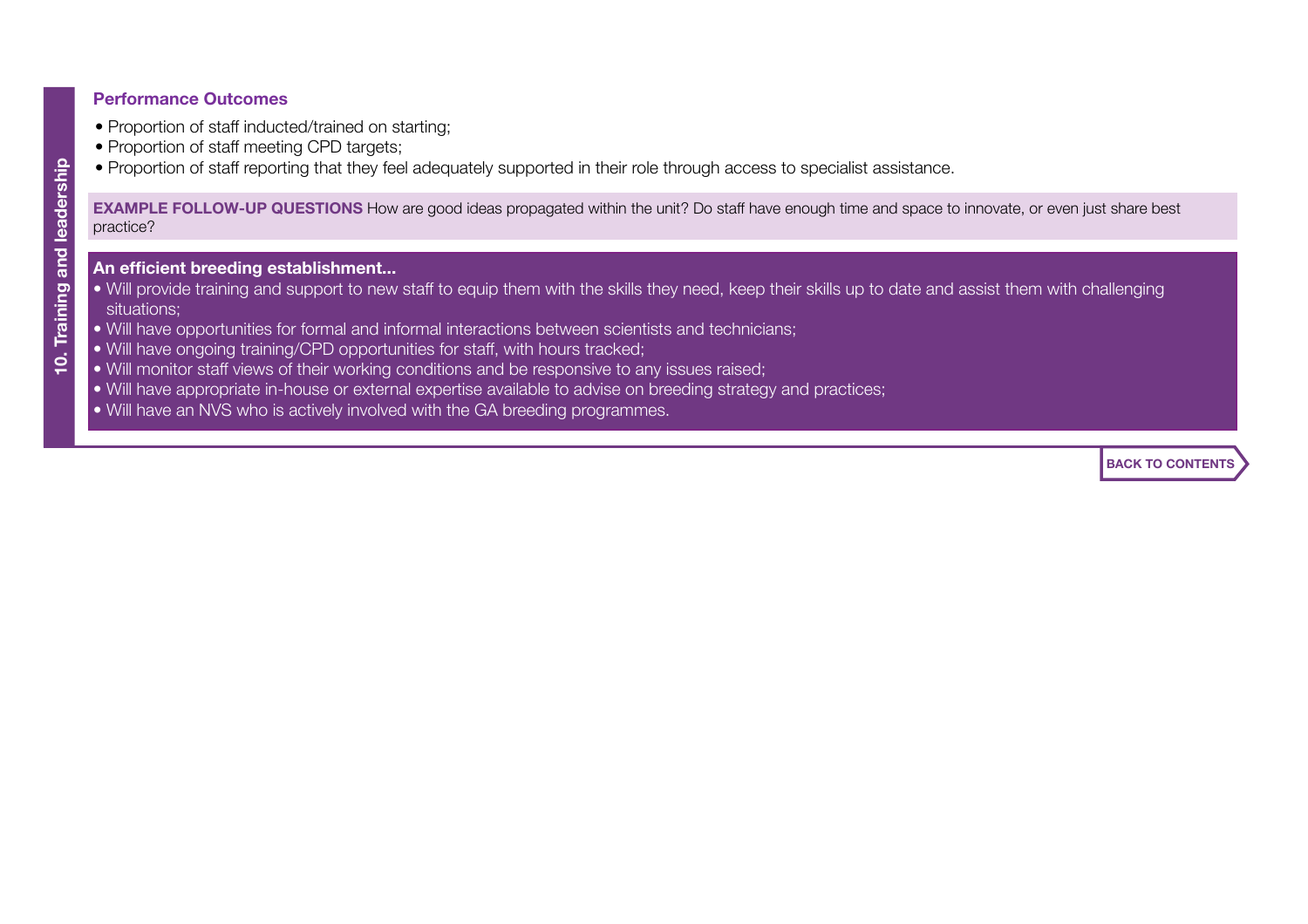# <span id="page-22-0"></span>**Collated list of performance standards**

An efficient breeding establishment...

### 1. [Archiving](#page-2-0)

- 1.1. Will have or make use of facilities to archive lines;
- 1.2. Will have minimised as far as possible the barriers faced by scientists to archiving lines;
- 1.3. Will have a policy and process in place to ensure that tick-over colonies are assessed to determine the point at which archiving would represent a reduction;
- 1.4. Will have considered the optimum strategy for managing tick-over colonies to minimise the over-production of animals.

# 2. [AWERB](#page-4-0)

2.1. Will have active oversight of the GA breeding programme by the AWERB.

# 3. [Breeding establishments](#page-5-0)

- 3.1. Will have minimised the number of animals kept "on the shelf" and will, as far as possible, breed on demand;
- 3.2. Will have considered incentives and disincentives to customers for appropriate timings of orders, and to minimise cancellations.

# 4. Colony management

- 4.1. Will have an individual identified as the primary colony manager for each colony;
- 4.2. Will have regular reviews of colony performance and management at individual colony and establishment-wide levels;
- 4.3. Will have colony managers who are skilled in matching supply and demand, so that sufficient animals are available to ensure high quality science, while minimising the avoidable production of surplus animals;
- 4.4. Will provide training and support to colony managers to equip them with the skills they need, keep their skills up to date and assist them with challenging situations;
- 4.5. Will have oversight of the relative strengths of their colony managers, and will understand situations where individuals may require extra support or training;
- 4.6. Will have colony managers who are able to keep up to date with accurate information about their colonies;
- 4.7. Will gather all the information required by colony managers to make sound breeding decisions;
- 4.8. Will have technicians who are empowered to challenge colony managers directly or indirectly if unusual or unclear requests are made;
- 4.9. Will have defined strain-appropriate breeding performance indicators for each colony, and be monitoring against them;
- 4.10. Will have a methodology for assessing strain-specific tendencies, preferences and phenotypes and planning and providing optimum conditions for those strains;
- 4.11. Will have considered the optimum strategy for maintenance of colonies, balancing genetic needs against practical constraints;
- 4.12. Will have considered the optimum controls for conditional knock-outs and will have a system for making these available across research groups.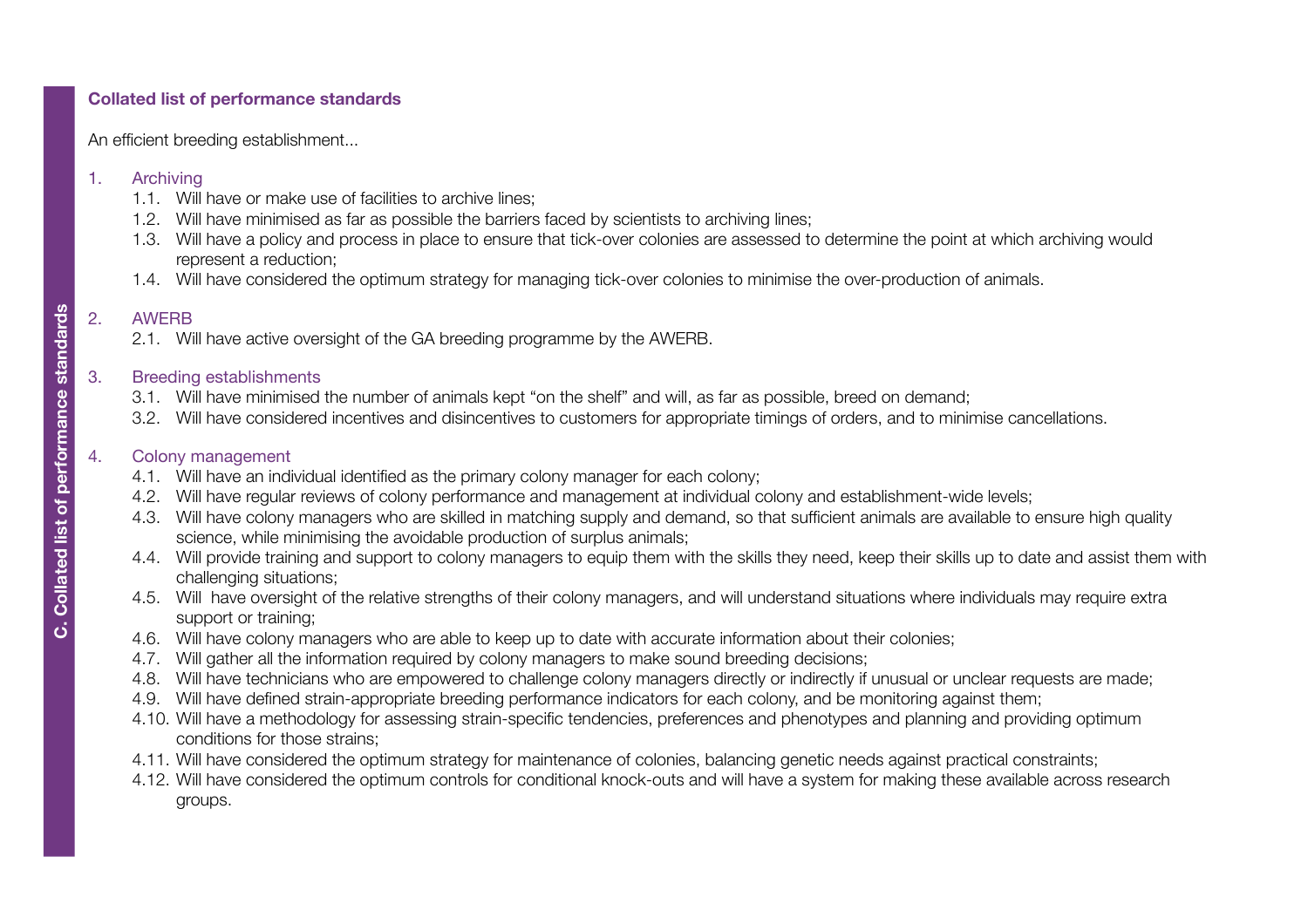# 5. [Financial pressures](#page-10-0)

- 5.1. Will have analysed the barriers to efficient breeding and ensured that any influenceable barriers are minimised or removed, including financial barriers;
- 5.2. Will have considered the design and use of financial structures that encourage desirable practices as well as encouraging and supporting good science.

# 6. [Genotyping](#page-11-0)

- 6.1. Will have a quality control process for their genotyping;
- 6.2. Will have assessed the relative merits of in-house versus outsourced genotyping;
- 6.3. Will have minimised the time that elapses between taking the sample and receiving genotype data;
- 6.4. Will prepare the genotyping process in advance of bringing in/producing new lines;
- 6.5. Will have access to an archive or bank for samples;
- 6.6. Will have maintenance, repair and contingency plans in place for critical equipment (e.g. PCR) to miminise downtime.

# 7. [Rederivation](#page-13-0)

- 7.1. Will have a flexible, situation-led policy on rederivation that allows case by case consideration, rather than a "one size fits all" approach;
- 7.2. Will have a risk based approach to biosecurity rather than a blanket requirement for lines to be rederived as they enter the facility;
- 7.3. Will consider the risk of genetic drift on scientific outcomes and have procedures in place to prevent significant impact, through appropriate colony management;
- 7.4. Will have considered the pros and cons of generating lines in-house versus importing custom-created lines from a specialist supplier.

# 8. Sharing animals and minimising avoidable surplus

- 8.1. Will have systems in place to ensure that researchers know what lines are currently being bred at the establishment;
- 8.2. Will have one or more systems in place, formal or informal, to ensure that researchers share the available animals or their tissues whenever possible;
- 8.3. Will question the exclusive use of male or female animals in experiments and ensure the approach is scientifically necessary.

# 9. Teamworking and cooperation

- 9.1. Will have scientists who regularly take time to explain the science behind the strains and the benefits of the work being done to the technicians;
- 9.2. Will have technicians who are empowered to challenge colony managers directly or indirectly if unusual requests are made;
- 9.3. Will have technicians who are skilled and confident enough to use their professional judgement when carrying out instructions given to them by colony managers if the instructions don't seem to be right for the animals in front of them, or if there may be a better alternative way of achieving the same end result;
- 9.4. Will have an indirect route to raise concerns and/or resolve disagreements between the technicians and colony managers, for example via the unit manager;
- 9.5. Will have constructive working relationships between the technicians and the colony managers, based on mutual respect;